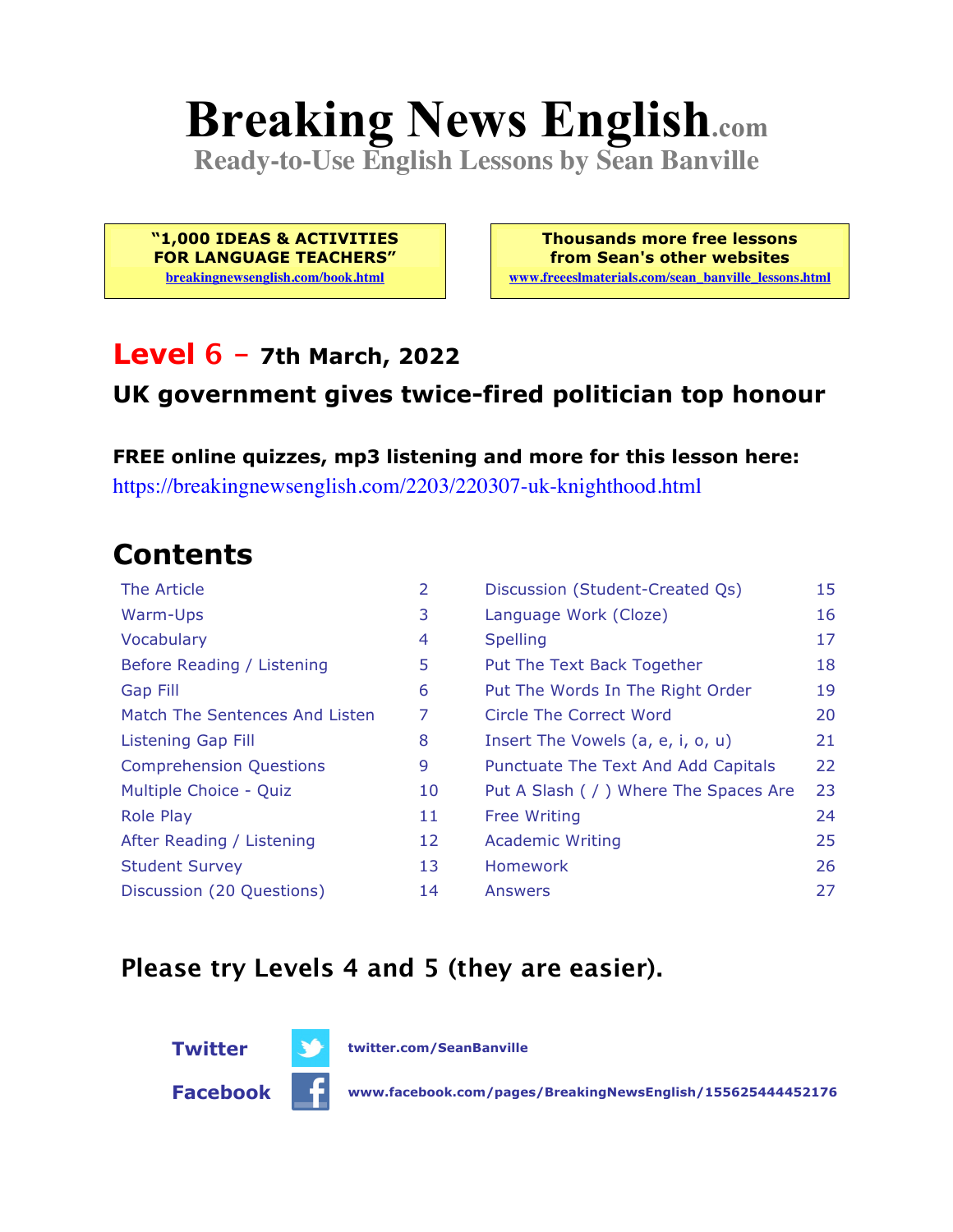### **THE ARTICLE**

From https://breakingnewsenglish.com/2203/220307-uk-knighthood.html

 The U.K. government has awarded one of its highest honours to a former minister who was fired twice by successive Prime Ministers. Gavin Williamson, 45, will receive a knighthood for services to public life. He will become "Sir" Gavin Williamson. The award has angered many politicians in Britain due to Mr Willamsons' somewhat checkered career. He was fired as Defence Secretary by then Prime Minister Theresa May in 2019 over a national security leak over discussions about the UK's national security and Chinese telecoms company Huawei. Ms May said she had, "lost confidence in his ability to serve". Current PM Boris Johnson fired him from being Education Secretary in September 2021 following a series of gaffes.

 Knighthoods are awarded to Britons who have excelled in their field or in areas of public life. Recipients have usually spent decades as incredible leaders or winners. Williamson only became a politician in 2010. Other politicians have said he is undeserving of the honour. One said the only award he should get was "worst Education Secretary in history". Another said his record in government was "disgraceful". She said: "Williamson left children to go hungry, created two years of complete chaos over exams, and failed to get laptops out to kids struggling to learn during lockdowns." Some newspapers said the award is in return for Williamson keeping quiet about allegations surrounding Boris Johnson.

Sources: https://www.**mirror.co.uk**/news/politics/breaking-tory-ex-education-secretary-26379946 https://news.**sky.com**/story/ex-education-secretary-gavin-williamson-given-a-knighthood-12556701 https://www.**reuters.com**/world/uk/uk-awards-knighthood-minister-who-was-fired-over-securityleak-2022-03-03/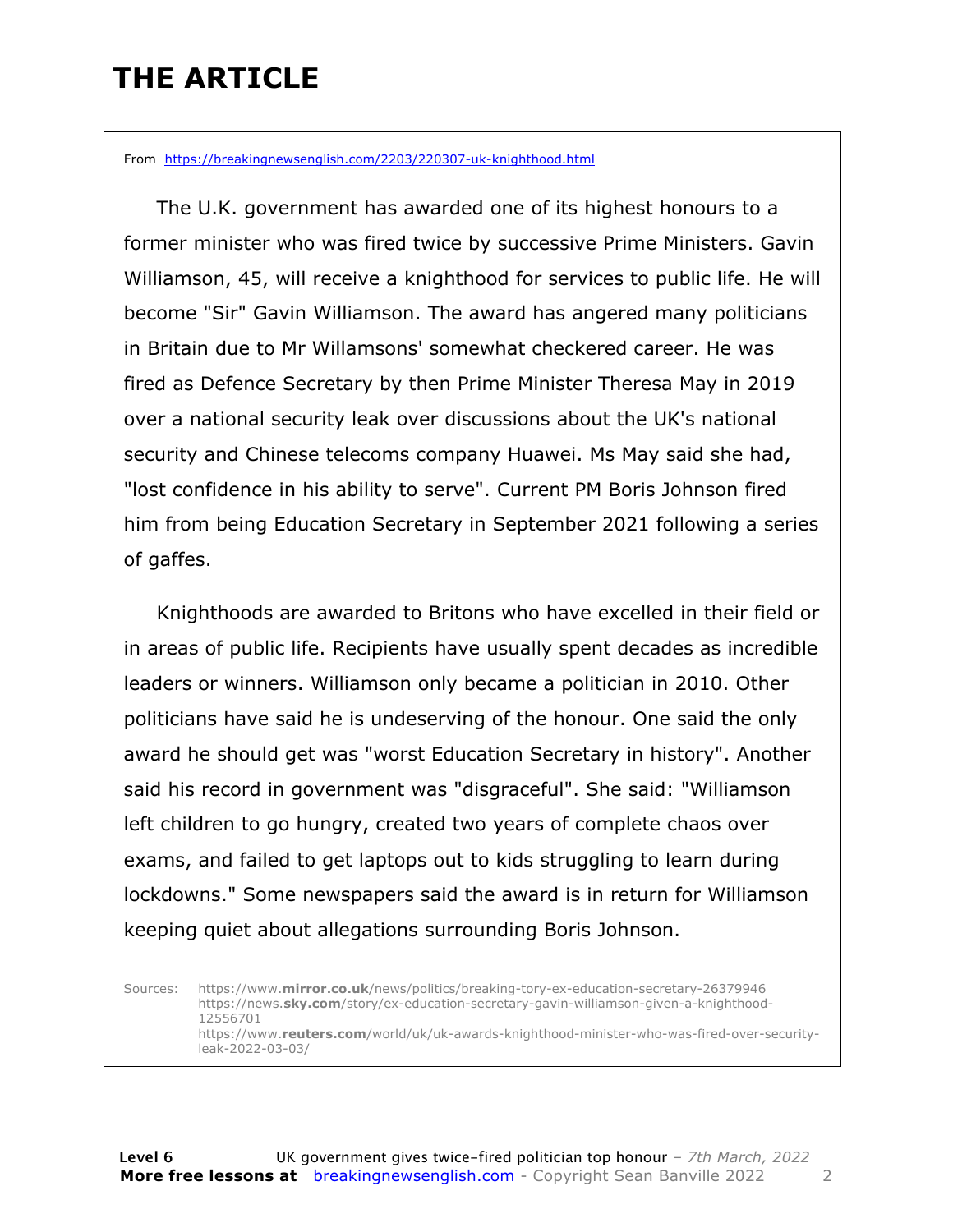#### **WARM-UPS**

**1. HONOURS:** Students walk around the class and talk to other students about honours. Change partners often and share your findings.

**2. CHAT:** In pairs / groups, talk about these topics or words from the article. What will the article say about them? What can you say about these words and your life?

government / honour / service / public life / politicians / defence / discussions / gaffes excelled / field / decade / politician / record / disgraceful / learn / lockdowns / quit

Have a chat about the topics you liked. Change topics and partners frequently.

**3. HONOURS:** Students A **strongly** believe all honours should be decided on by the general public; Students B **strongly** believe the opposite. Change partners again and talk about your conversations.

**4. HONOUR:** Who would you honour? Why? Complete this table with your partner(s). Change partners often and share what you wrote.

|                        | Who? | Why? |
|------------------------|------|------|
| World leader           |      |      |
| Hero                   |      |      |
| Sports star            |      |      |
| <b>Business leader</b> |      |      |
| Environmentalist       |      |      |
| Ordinary person        |      |      |

**5. SERVICE:** Spend one minute writing down all of the different words you associate with the word "service". Share your words with your partner(s) and talk about them. Together, put the words into different categories.

**6. MOST DESERVING:** Rank these with your partner. Put the person most deserving of an honour at the top. Change partners often and share your rankings.

- Politician
- Soldier
- Scientist
- Nurse
- Environmentalist
- Aid volunteer
- Mother
- Teacher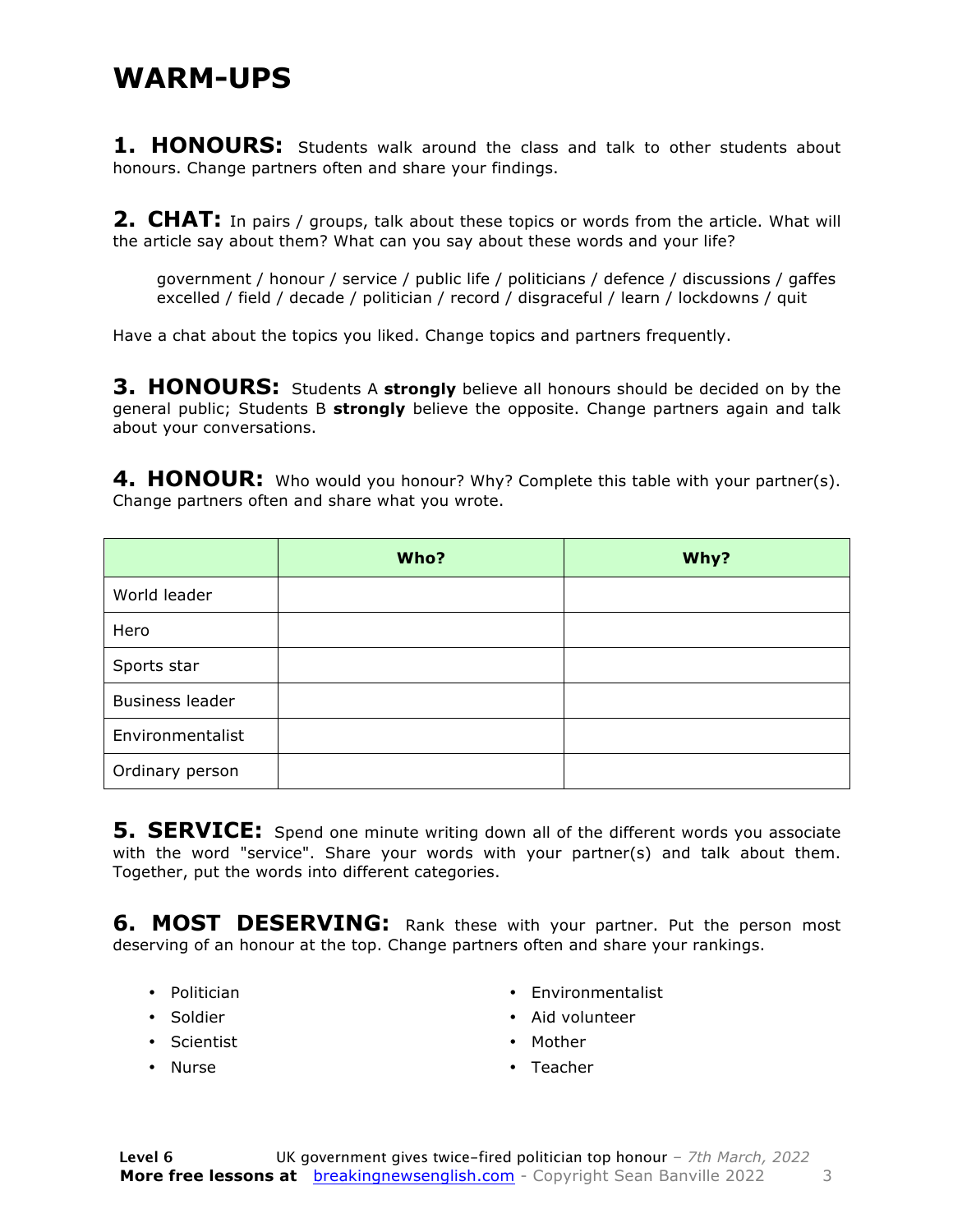### **VOCABULARY MATCHING**

#### **Paragraph 1**

| 1.  | fired       | a. | An unintentional act or remark causing<br>embarrassment to its originator.                                     |  |  |  |  |  |  |
|-----|-------------|----|----------------------------------------------------------------------------------------------------------------|--|--|--|--|--|--|
| 2.  | former      | b. | Following one another or following others.                                                                     |  |  |  |  |  |  |
| 3.  | successive  | c. | Marked by periods of varied fortune or<br>discreditable incidents.                                             |  |  |  |  |  |  |
| 4.  | knighthood  | d. | Dismissed an employee from a job.                                                                              |  |  |  |  |  |  |
| 5.  | checkered   | e. | disclosure<br>intentional<br>0f<br>An<br>secret<br>information.                                                |  |  |  |  |  |  |
| 6.  | leak        | f. | Having previously been a particular thing.                                                                     |  |  |  |  |  |  |
| 7.  | gaffe       | g. | The title, rank, or status of a knight.                                                                        |  |  |  |  |  |  |
|     | Paragraph 2 |    |                                                                                                                |  |  |  |  |  |  |
| 8.  | excelled    | h. | Shockingly unacceptable.                                                                                       |  |  |  |  |  |  |
| 9.  | recipient   | i. | Complete disorder and confusion.                                                                               |  |  |  |  |  |  |
| 10. | undeserving | j. | A claim or assertion that someone has done<br>something illegal or wrong, typically one<br>made without proof. |  |  |  |  |  |  |
| 11. | disgraceful | k. | or thing that receives<br>person<br>A<br>or<br>is<br>awarded something.                                        |  |  |  |  |  |  |
| 12. | chaos       | I. | Trying to achieve or attain something in the<br>face of difficulty or resistance.                              |  |  |  |  |  |  |
| 13. | struggling  | m. | Not worthy of something positive, especially<br>help or praise.                                                |  |  |  |  |  |  |
| 14. | allegation  | n. | Was exceptionally good at or proficient in an<br>activity or subject.                                          |  |  |  |  |  |  |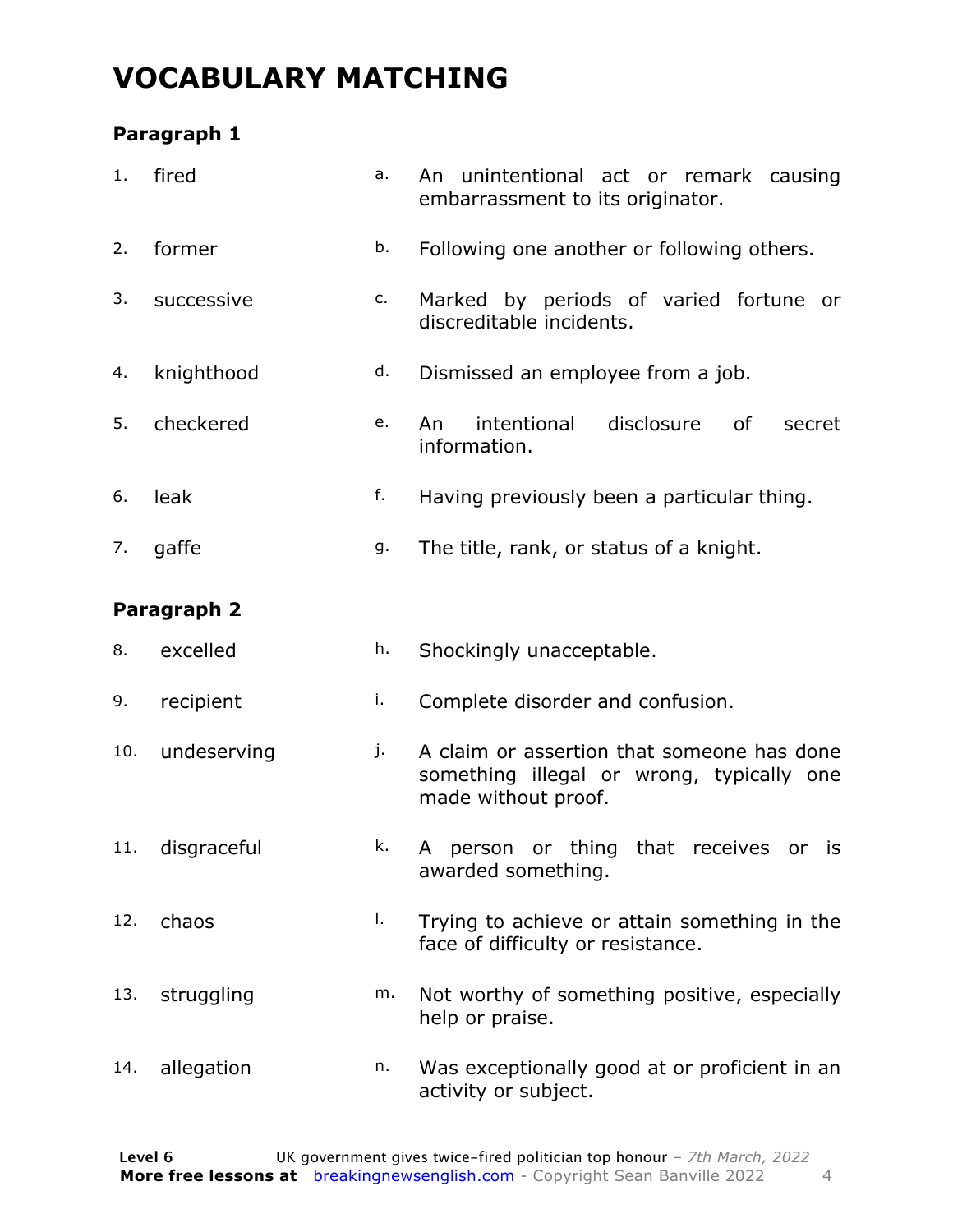### **BEFORE READING / LISTENING**

From https://breakingnewsenglish.com/2203/220307-uk-knighthood.html

#### **1. TRUE / FALSE:** Read the headline. Guess if a-h below are true (T) or false (F).

- 1. A U.K. politician received Britian's highest award. **T / F**
- 2. The politician received the award for his service to private life. **T / F**
- 3. The politician was first fired when he was the UK Defence Secretary. **T / F**
- 4. The politician was also fired from his position as Education Secretary. **T / F**
- 5. The UK gives knighthoods to people from all across the world. **T / F**
- 6. Gavin Williamson became a politician in the year 2000. **T / F**
- 7. Another politician said Mr Williamson's record was a disgrace. **T / F**
- 8. A politician said Mr Williamson gave a laptop to every struggling child. **T / F**

#### **2. SYNONYM MATCH:** (The words in **bold** are from the news article.)

- **1. awarded**
- **2. fired**
- **3. angered**
- **4. leak**
- **5. gaffes**
- **6. excelled**
- **7. disgraceful**
- **8. chaos**
- **9. struggling**
- **10. allegations**
- a. shone
- b. infuriated
- c. battling
- d. shameful
- e. sacked
- f. claims
- g. revelation
- h. given
- i. mayhem
- j. errors

#### **3. PHRASE MATCH:** (Sometimes more than one choice is possible.)

- 1. awarded one of its
- 2. The award has
- 3. a national security
- 4. she had lost confidence
- 5. following a series of
- 6. excelled in their field or
- 7. his record in government was
- 8. two years of complete
- 9. kids struggling to learn
- 10. keeping quiet
- a. about allegations
- b. in his ability to serve
- c. in areas of public life
- d. "disgraceful"
- e. leak
- f. angered many politicians
- g. during lockdowns
- h. gaffes
- i. highest honours
- j. chaos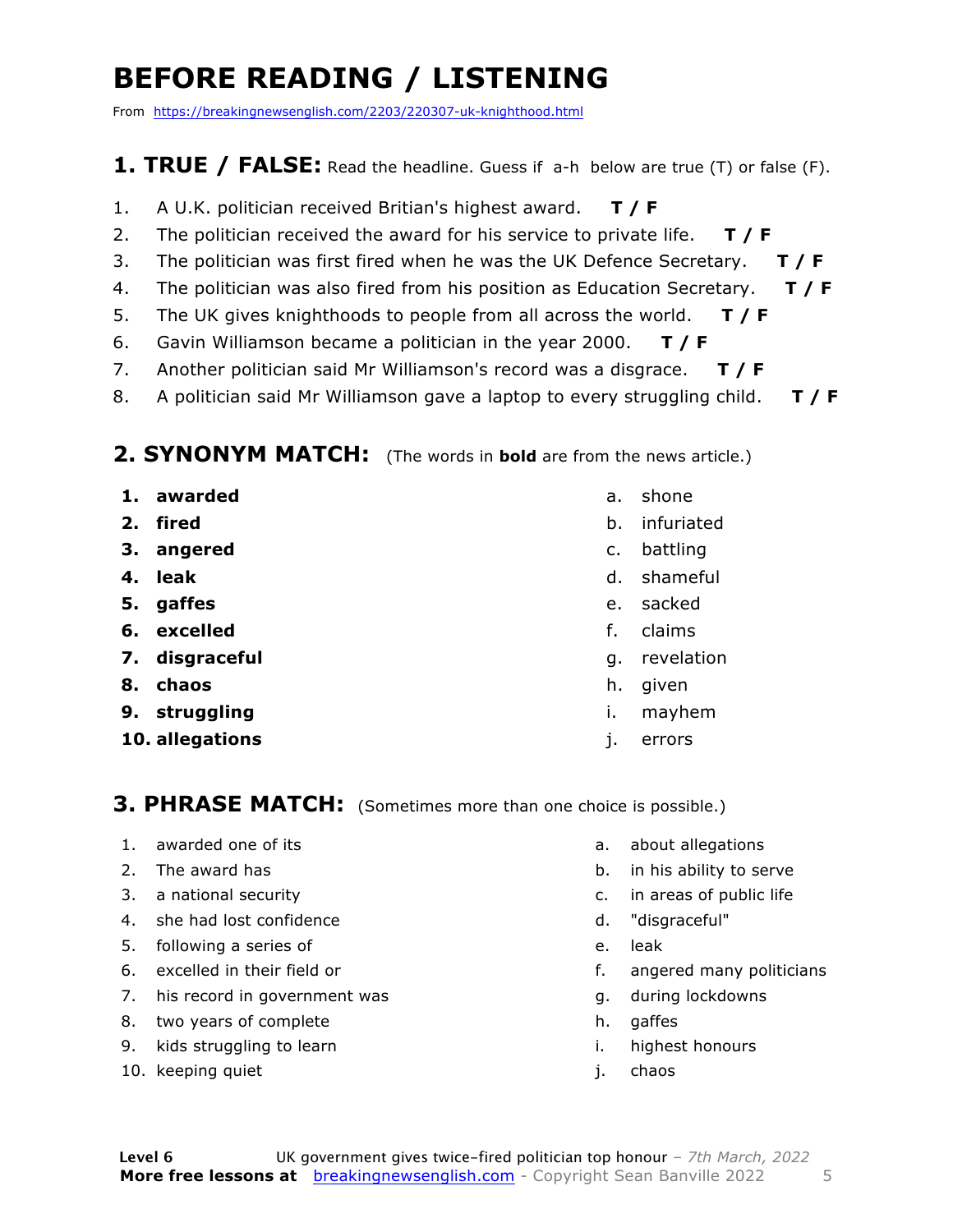### **GAP FILL**

From https://breakingnewsenglish.com/2203/220307-uk-knighthood.html

| The U.K. government has awarded one of its highest honours to a        | leak       |  |  |  |  |  |  |  |
|------------------------------------------------------------------------|------------|--|--|--|--|--|--|--|
| (1) ______________________ minister who was fired twice by             | receive    |  |  |  |  |  |  |  |
|                                                                        |            |  |  |  |  |  |  |  |
|                                                                        | gaffes     |  |  |  |  |  |  |  |
| will become "Sir" Gavin Williamson. The award<br>has                   | former     |  |  |  |  |  |  |  |
| (4) _______________________ many politicians in Britain due to Mr      | angered    |  |  |  |  |  |  |  |
| Willamsons' somewhat $(5)$ ______________________ career. He was fired | lost       |  |  |  |  |  |  |  |
| as Defence Secretary by then Prime Minister Theresa May in 2019        | checkered  |  |  |  |  |  |  |  |
| over a national security (6) ______________________ over discussions   |            |  |  |  |  |  |  |  |
| about the UK's national security and Chinese telecoms company          | successive |  |  |  |  |  |  |  |
| Huawei. Ms May said she had, "(7) _______________________ confidence   |            |  |  |  |  |  |  |  |
| in his ability to serve". Current PM Boris Johnson fired him from      |            |  |  |  |  |  |  |  |
| being Education Secretary in September 2021 following a series of      |            |  |  |  |  |  |  |  |
|                                                                        |            |  |  |  |  |  |  |  |

Knighthoods are awarded to Britons who have  $(9)$  \_\_\_\_\_\_\_\_\_\_\_\_\_\_\_\_\_\_\_\_\_\_\_\_\_\_\_ in their field or in areas of public life. Recipients have usually spent(10) \_\_\_\_\_\_\_\_\_\_\_\_\_\_\_\_\_\_\_\_\_\_\_ as incredible leaders or winners. Williamson only became a politician in 2010. Other politicians have said he is  $(11)$  and the set of the of the  $(11)$ honour. One said the only award he should get was "worst Education Secretary in (12) \_\_\_\_\_\_\_\_\_\_\_\_\_\_\_\_\_\_\_\_\_". Another said his record in government was "(13) \_\_\_\_\_\_\_\_\_\_\_\_\_\_\_\_\_\_\_\_\_". She said: "Williamson left children to go hungry, created two years of complete (14) complete (14) laptops out to kids (15) \_\_\_\_\_\_\_\_\_\_\_\_\_\_\_\_\_\_\_\_\_\_\_ to learn during lockdowns." Some newspapers said the award is in return for Williamson keeping quiet about (16) \_\_\_\_\_\_\_\_\_\_\_\_\_\_\_\_\_\_\_\_\_ surrounding Boris Johnson. *undeserving struggling chaos excelled history decades allegations disgraceful*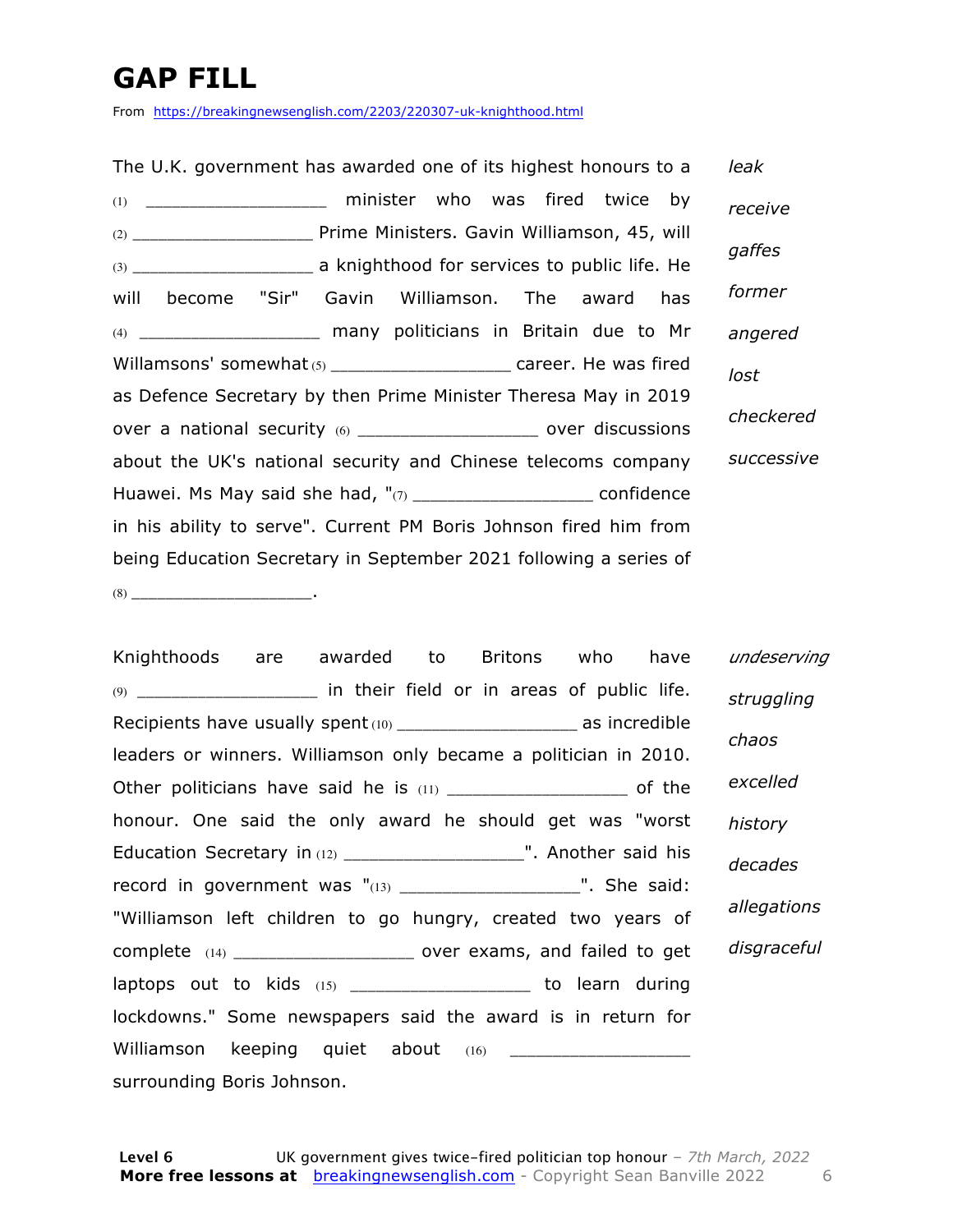#### **LISTENING – Guess the answers. Listen to check.**

From https://breakingnewsenglish.com/2203/220307-uk-knighthood.html

- 1) highest honours to a former minister who was fired twice by
	- a. successively Prime Ministers
	- b. succeeding Prime Ministers
	- c. success sieve Prime Ministers
	- d. successive Prime Ministers

#### 2) angered many politicians in Britain due to Mr Willamsons'

- a. somewhat checked career
- b. somewhat check aired career
- c. somewhat checkered career
- d. somewhat checker the career
- 3) Secretary by then Prime Minister Theresa May in 2019 over a
	- a. national security leak
	- b. national security bleak
	- c. national security leek
	- d. national security lick
- 4) Ms May said she had, "lost confidence in his Theory
	- a. ability for serve
	- b. ability to serve
	- c. ability at serve
	- d. ability to save
- 5) Education Secretary in September 2021 following a \_\_\_\_\_\_
	- a. series of giraffes
	- b. series of gaps
	- c. series of gaffes
	- d. series of gaffe
- 6) Knighthoods are awarded to Britons who have excelled in their field or in areas
	- a. of public live
	- b. of public lifer
	- c. of public lively
	- d. of public life
- 7) Recipients have usually spent decades as incredible \_\_\_\_\_\_\_
	- a. leaders sore winners
	- b. leader sore winners
	- c. leaders awe winners
	- d. leaders or winners
- 8) Another said his record in Theorem
	- a. government was "disgrace full
	- b. government was "this grease full
	- c. government was "disgraceful
	- d. government was this "graceful
- 9) She said: "Williamson left children to go hungry, created two years \_\_\_\_\_\_\_\_\_
	- a. of completed chaos
	- b. of complete chaotic
	- c. of complete chasm
	- d. of complete chaos
- 10) in return for Williamson keeping quiet about allegations \_\_\_\_\_\_
	- a. surround din Boris Johnson
	- b. surrounding Boris Johnson
	- c. surround in Boris Johnson
	- d. surround ding Boris Johnson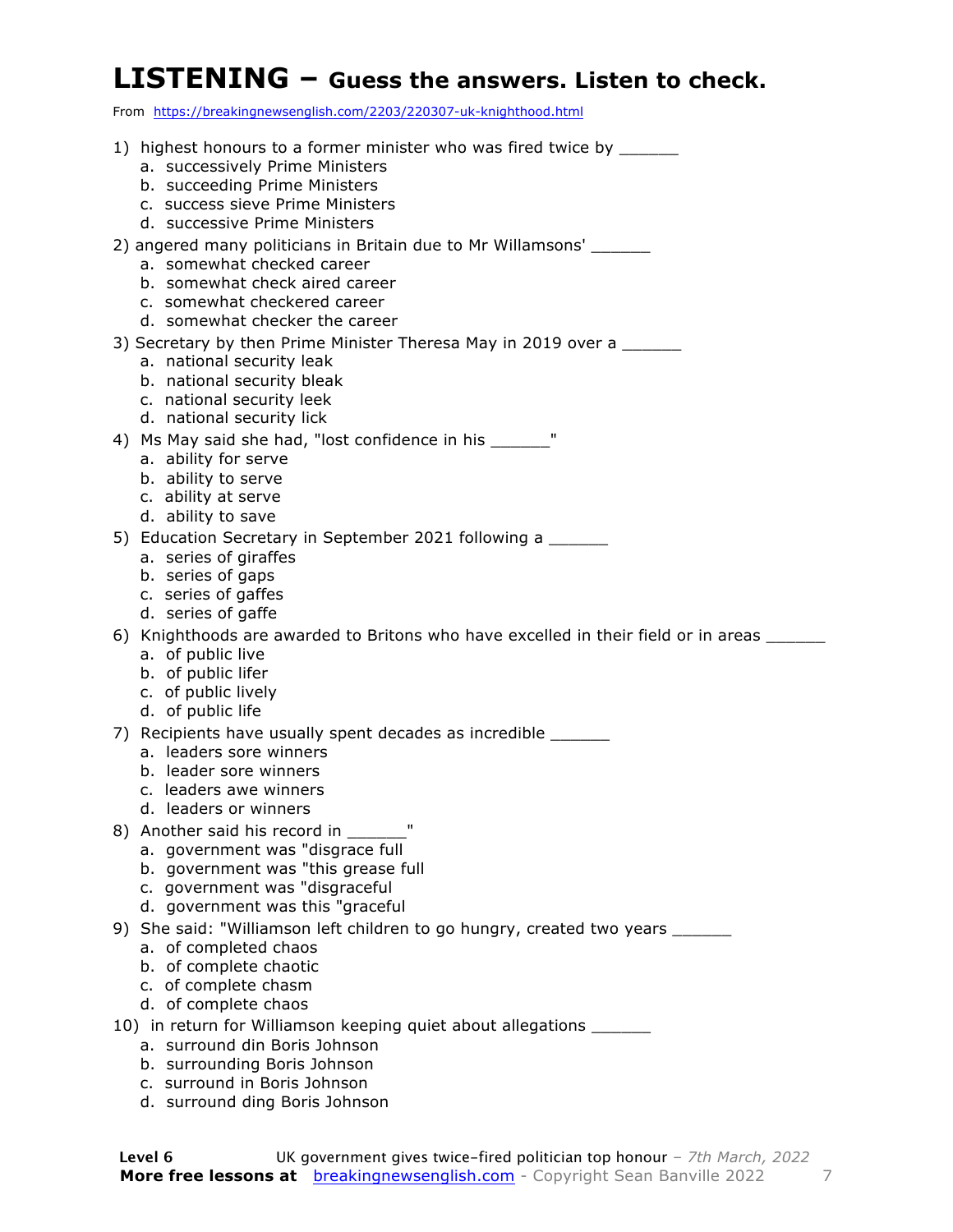#### **LISTENING – Listen and fill in the gaps**

From https://breakingnewsenglish.com/2203/220307-uk-knighthood.html

The U.K. government has awarded one of its highest honours to a former minister who was fired (1) \_\_\_\_\_\_\_\_\_\_\_\_\_\_\_\_\_\_\_\_ Prime Ministers. Gavin Williamson, 45, will receive (2) \_\_\_\_\_\_\_\_\_\_\_\_\_\_\_\_\_\_\_\_\_\_\_\_\_\_\_\_ services to public life. He will become "Sir" Gavin Williamson. The award has angered many politicians in Britain due to Mr Willamsons' (3) The model of the state of the state of the state of the state was fired as Defence Secretary by then Prime Minister Theresa May in 2019 over a national (4) \_\_\_\_\_\_\_\_\_\_\_\_\_\_\_\_\_\_\_\_\_\_\_\_ discussions about the UK's national security and Chinese telecoms company Huawei. Ms May said she had, "lost confidence in his (5) \_\_\_\_\_\_\_\_\_\_\_\_\_\_\_\_\_\_\_\_\_\_\_\_\_\_\_\_". Current PM Boris Johnson fired him from being Education Secretary in September 2021 following a  $(6)$  \_\_\_\_\_\_\_\_\_\_\_\_\_\_\_\_\_\_\_\_\_\_\_\_\_\_.

Knighthoods are awarded to Britons who (7) \_\_\_\_\_\_\_\_\_\_\_\_\_\_\_\_\_\_\_\_\_\_\_\_\_\_\_\_\_\_their field or in areas of public life. Recipients have usually spent decades as (8) \_\_\_\_\_\_\_\_\_\_\_\_\_\_\_\_\_\_\_\_ winners. Williamson only became a politician in 2010. Other politicians have said he is undeserving of the honour. One said the (9) \_\_\_\_\_\_\_\_\_\_\_\_\_\_\_\_\_\_\_\_ should get was "worst Education Secretary in history". Another said his record in government was "disgraceful". She said: "Williamson left children to go hungry, created two years (10) \_\_\_\_\_\_\_\_\_\_\_\_\_\_\_\_\_\_\_\_ over exams, and failed to get laptops out to kids (11) \_\_\_\_\_\_\_\_\_\_\_\_\_\_\_\_\_\_\_\_\_\_\_\_\_\_ during lockdowns." Some newspapers said the award is in return for Williamson keeping (12) \_\_\_\_\_\_\_\_\_\_\_\_\_\_\_\_\_\_\_\_\_\_\_\_\_\_\_\_\_ surrounding Boris Johnson.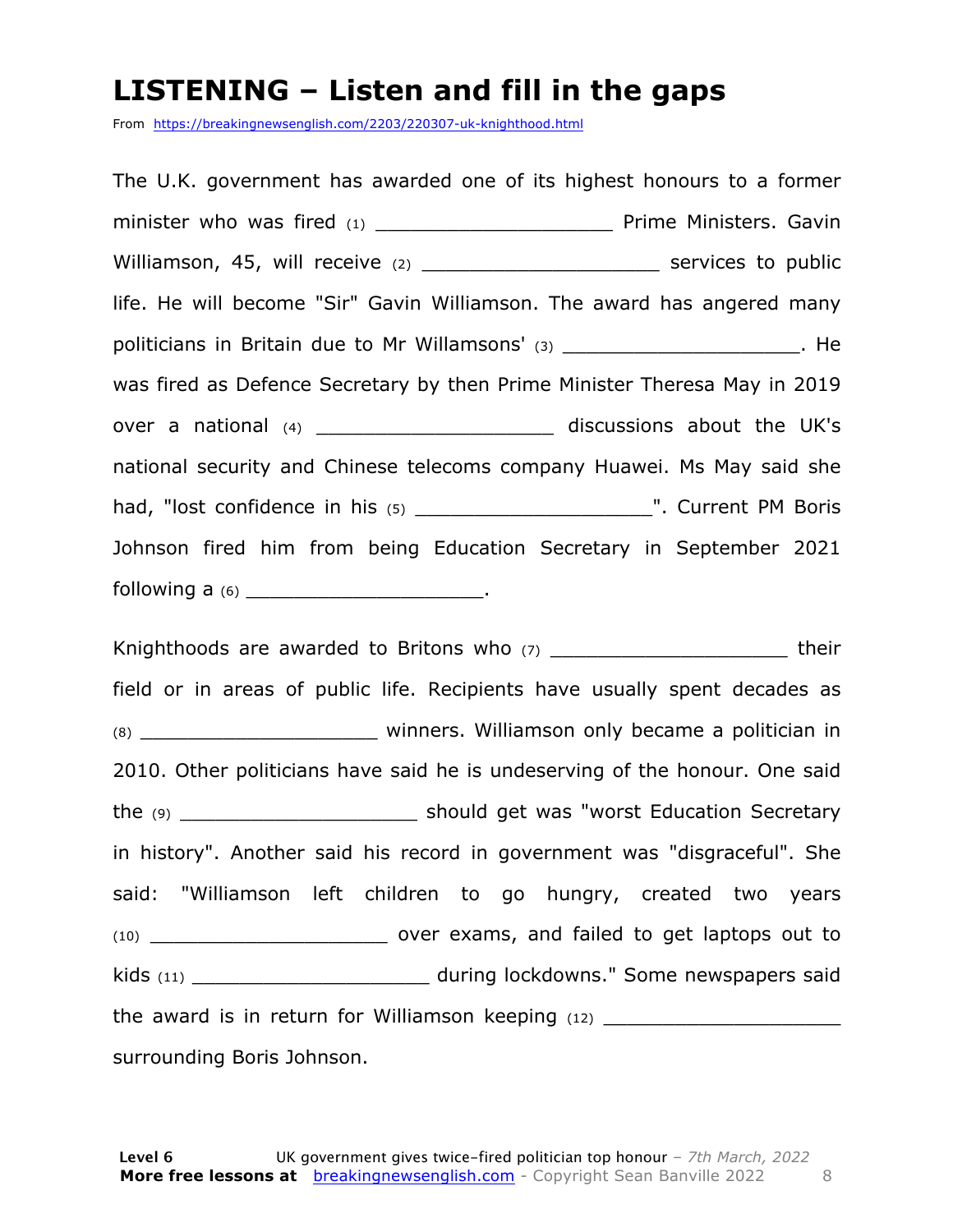### **COMPREHENSION QUESTIONS**

From https://breakingnewsenglish.com/2203/220307-uk-knighthood.html

- 1. How old is Gavin Williamson?
- 2. What is the title Mr Williamson will be able to use?
- 3. What kind of career does the article say Mr Williamson had?
- 4. What was Mr Williamson fired over in 2019?
- 5. What was Mr Williamson's role when he was fired for the second time?
- 6. How long do recipients of a knighthood usually spend excelling?
- 7. When did Mr Williamson become a politician?
- 8. How did a politician describe Mr Williamson's record as being?
- 9. What did a politician say Mr Williamson created in education?
- 10. Who said Mr Williamson was keeping quiet?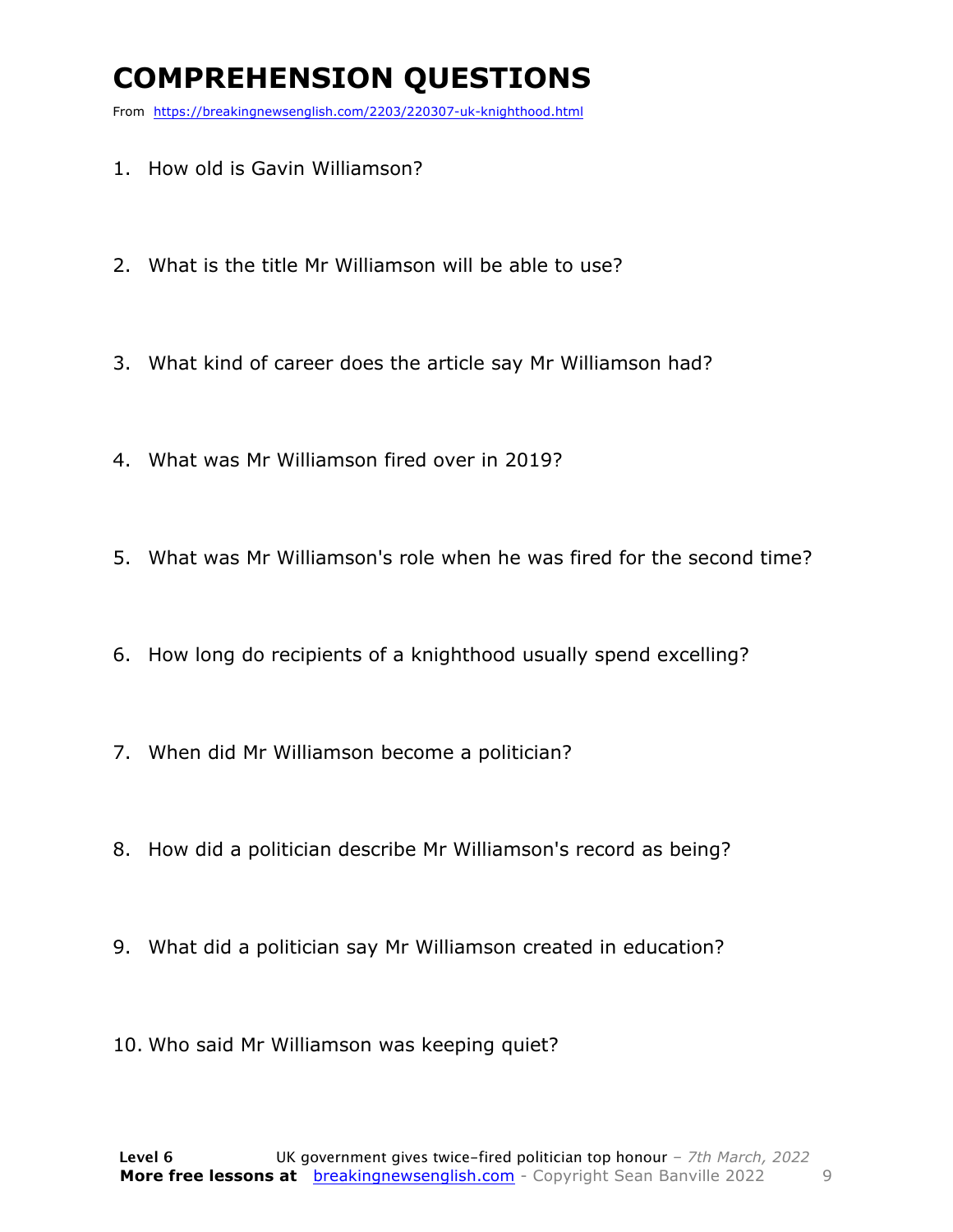### **MULTIPLE CHOICE - QUIZ**

From https://breakingnewsenglish.com/2203/220307-uk-knighthood.html

1) How old is Gavin Williamson? a) 42 b) 44 c) 45 d) 54 2) What is the title Mr Williamson will be able to use? a) Sir b) Dame c) Lord d) His Royal Highness 3) What kind of career does the article say Mr Williamson had? a) a checkered career b) a stellar career c) an interesting career d) a superlative career 4) What was Mr Williamson fired over in 2019? a) falling asleep b) a security leak c) impropriety d) breaking lockdown rules 5) What was Mr Williamson's role when he was fired for the second time? a) Transport Minister b) Sports Minister c) Chief Whip d) Education Minister 6) How long do recipients of a knighthood usually spend excelling? a) 22 years b) decades c) more than a year d) over 30 years 7) When did Mr Williamson become a politician? a) 2010 b) 2012 c) 2011 d) 2014 8) How did a politician describe Mr Williamson's record as being? a) unblemished b) not bad c) disgraceful d) enviable 9) What did a politician say Mr Williamson created in education? a) stunning results b) major reforms c) nothing d) two years of chaos 10) Who said Mr Williamson was keeping quiet? a) some newspapers b) his friends c) his colleagues d) Mr Williamson himself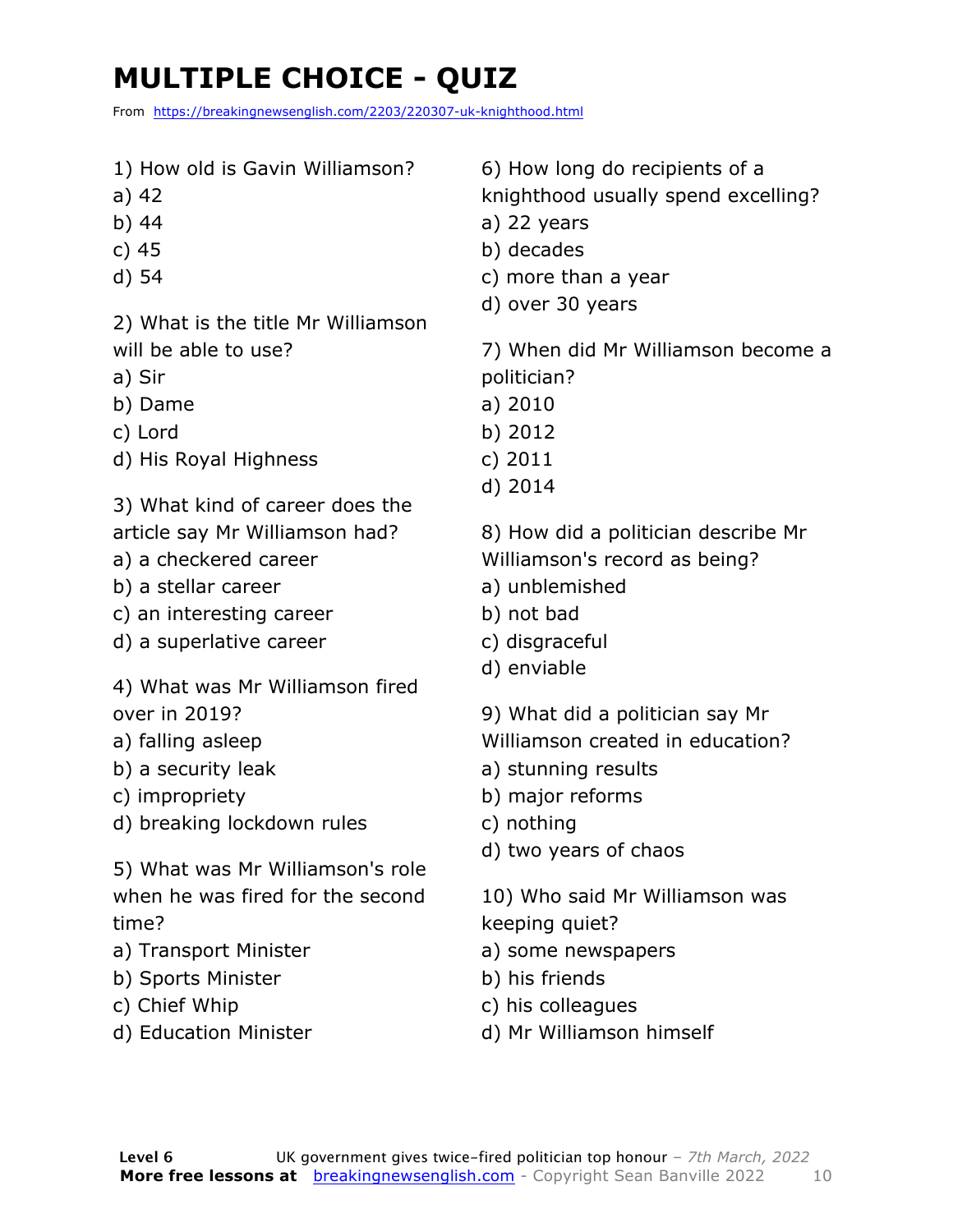### **ROLE PLAY**

From https://breakingnewsenglish.com/2203/220307-uk-knighthood.html

#### **Role A – Politician**

You think a politician is most deserving of an honour. Tell the others three reasons why. Tell them why their people are not as deserving. Also, tell the others which is the least deserving of these (and why): environmentalist, teacher or soldier.

#### **Role B – Environmentalist**

You think an environmentalist is most deserving of an honour. Tell the others three reasons why. Tell them why their people are not as deserving. Also, tell the others which is the least deserving of these (and why): politician, teacher or soldier.

#### **Role C – Teacher**

You think a teacher is most deserving of an honour. Tell the others three reasons why. Tell them why their people are not as deserving. Also, tell the others which is the least deserving of these (and why): environmentalist, politician or soldier.

#### **Role D – Soldier**

You think a soldier is most deserving of an honour. Tell the others three reasons why. Tell them why their people are not as deserving. Also, tell the others which is the least deserving of these (and why): environmentalist, teacher or politician.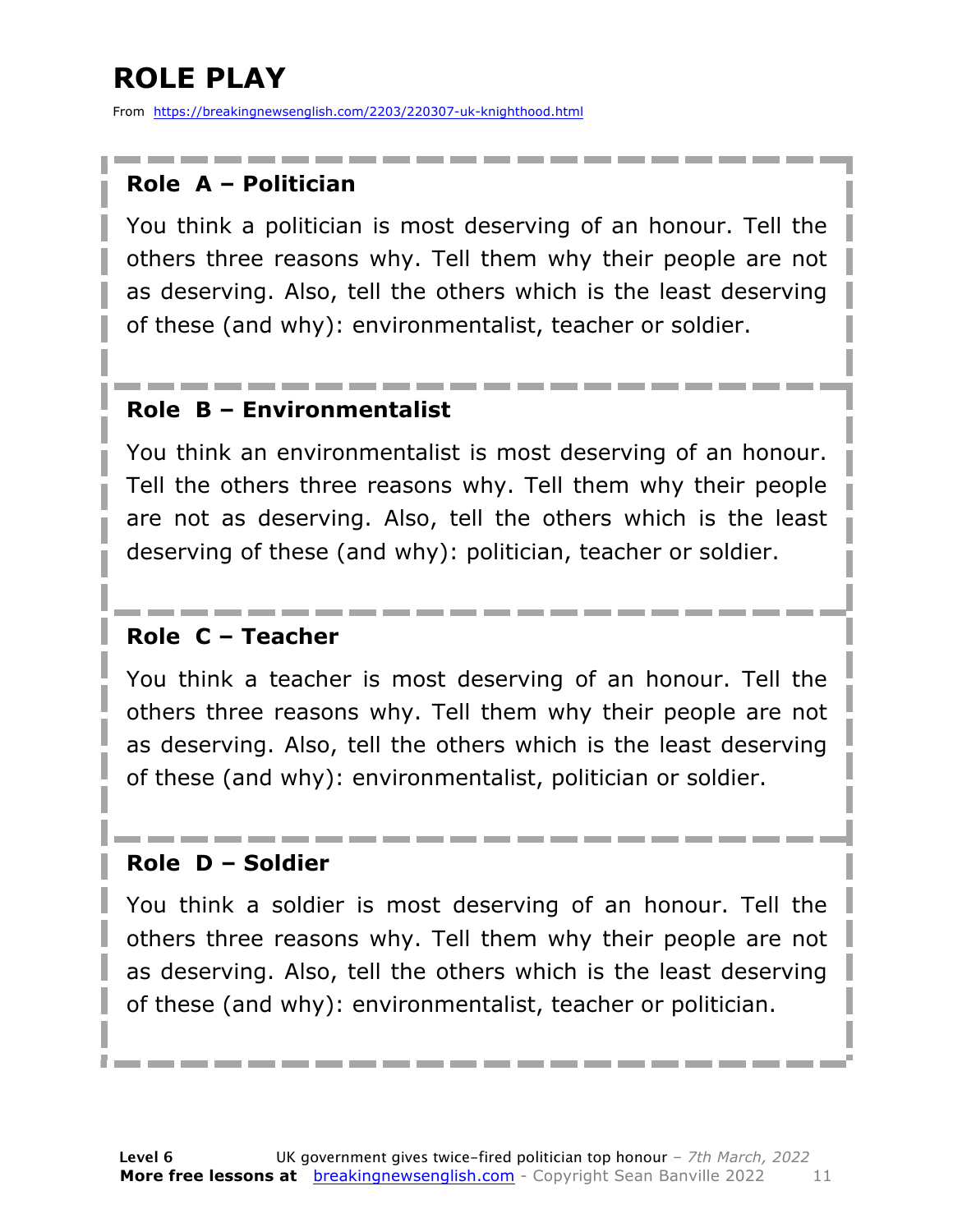## **AFTER READING / LISTENING**

From https://breakingnewsenglish.com/2203/220307-uk-knighthood.html

**1. WORD SEARCH:** Look in your dictionary / computer to find collocates, other meanings, information, synonyms … for the words 'honour' and 'politician'.

| honour | politician |
|--------|------------|
|        |            |
|        |            |

- Share your findings with your partners.
- Make questions using the words you found.
- Ask your partner / group your questions.

**2. ARTICLE QUESTIONS:** Look back at the article and write down some questions you would like to ask the class about the text.

- Share your questions with other classmates / groups.
- Ask your partner / group your questions.

**3. GAP FILL:** In pairs / groups, compare your answers to this exercise. Check your answers. Talk about the words from the activity. Were they new, interesting, worth learning…?

**4. VOCABULARY:** Circle any words you do not understand. In groups, pool unknown words and use dictionaries to find their meanings.

**5. TEST EACH OTHER:** Look at the words below. With your partner, try to recall how they were used in the text:

| • highest<br>• twice<br>$\cdot$ due<br>$\cdot$ leak<br>$\cdot$ lost<br>• series | • excelled<br>$\cdot$ decades<br>$\cdot$ 2010<br>• worst<br>• laptops<br>return<br>$\bullet$ |
|---------------------------------------------------------------------------------|----------------------------------------------------------------------------------------------|
|---------------------------------------------------------------------------------|----------------------------------------------------------------------------------------------|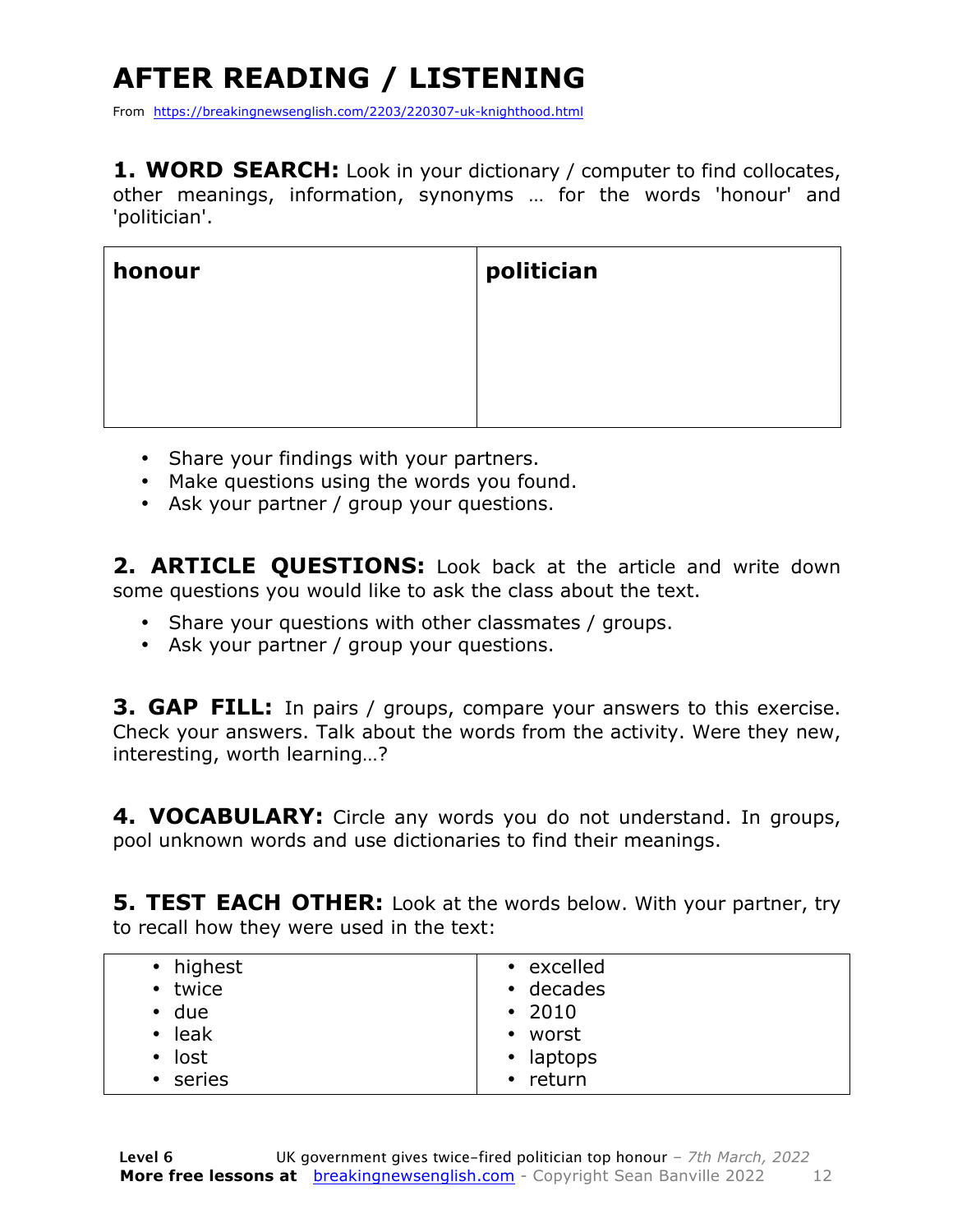### **HONOURS SURVEY**

From https://breakingnewsenglish.com/2203/220307-uk-knighthood.html

Write five GOOD questions about honours in the table. Do this in pairs. Each student must write the questions on his / her own paper.

When you have finished, interview other students. Write down their answers.

|      | STUDENT 1 | STUDENT 2 | STUDENT 3 |
|------|-----------|-----------|-----------|
| Q.1. |           |           |           |
| Q.2. |           |           |           |
| Q.3. |           |           |           |
| Q.4. |           |           |           |
| Q.5. |           |           |           |

- Now return to your original partner and share and talk about what you found out. Change partners often.
- Make mini-presentations to other groups on your findings.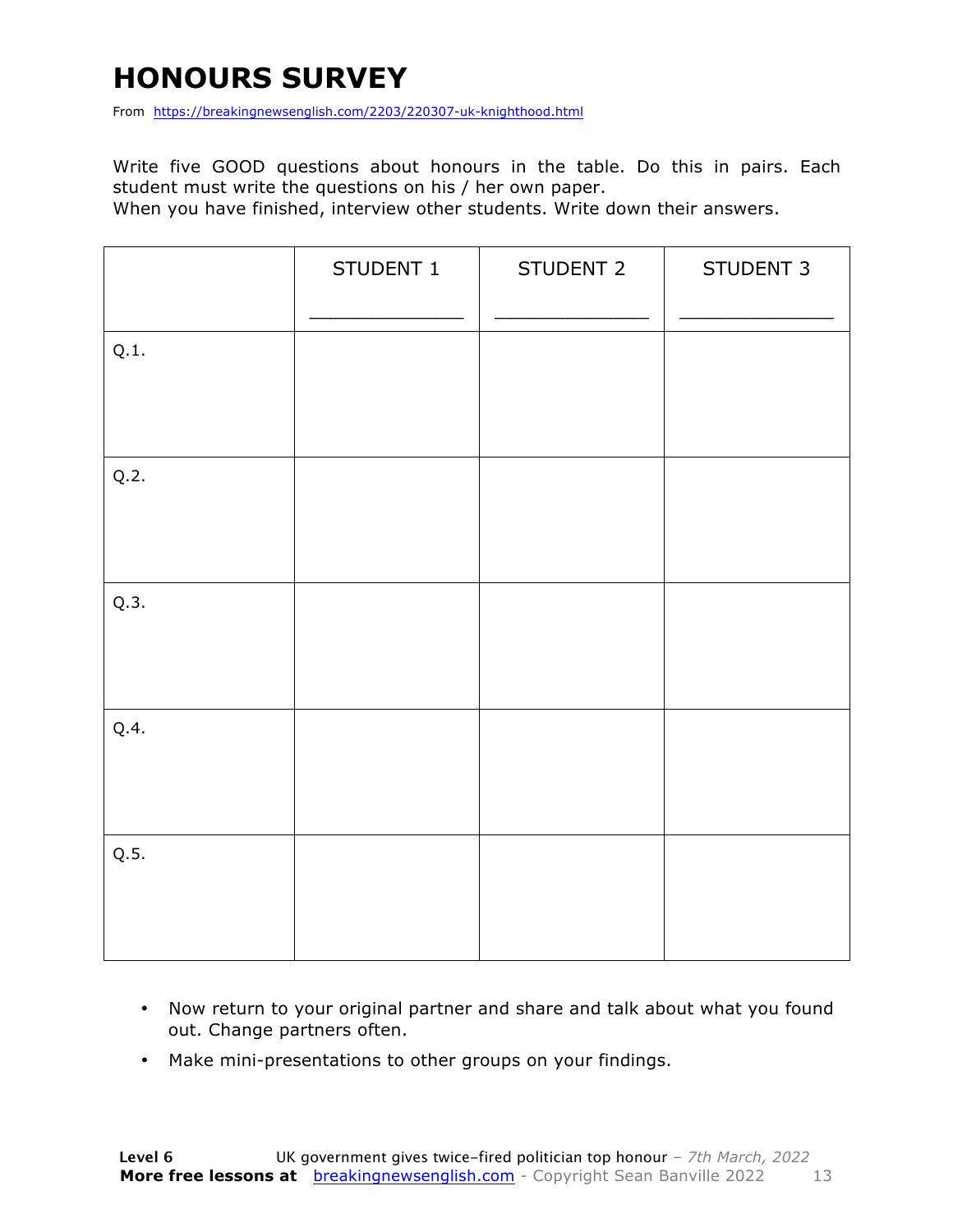### **HONOURS DISCUSSION**

STUDENT A's QUESTIONS (Do not show these to student B)

- 1. What did you think when you read the headline?
- 2. What images are in your mind when you hear the word 'politician'?
- 3. What do you think of politicians?
- 4. What do you think of your politician?
- 5. Would you be a good politician?
- 6. Who should get top honours?
- 7. What do you know about Britain's knighthoods?
- 8. Should someone with a 'checkered career' get a top honour?
- 9. Have you ever made any gaffes?
- 10. What gaffes have politicians in your country made?

*UK government gives twice-fired politician top honour – 7th March, 2022* Thousands more free lessons at breakingnewsenglish.com

-----------------------------------------------------------------------------

#### **HONOURS DISCUSSION**

STUDENT B's QUESTIONS (Do not show these to student A)

- 11. Did you like reading this article? Why/not?
- 12. What do you think of when you hear the word 'honour'?
- 13. What do you think about what you read?
- 14. What would you do if you were a politician?
- 15. What should we honour people for?
- 16. Who would you give an honour to?
- 17. What should you be honoured for?
- 18. Have you ever excelled in anything?
- 19. Should the general public decide who gets national honours?
- 20. What questions would you like to ask Britain's leader?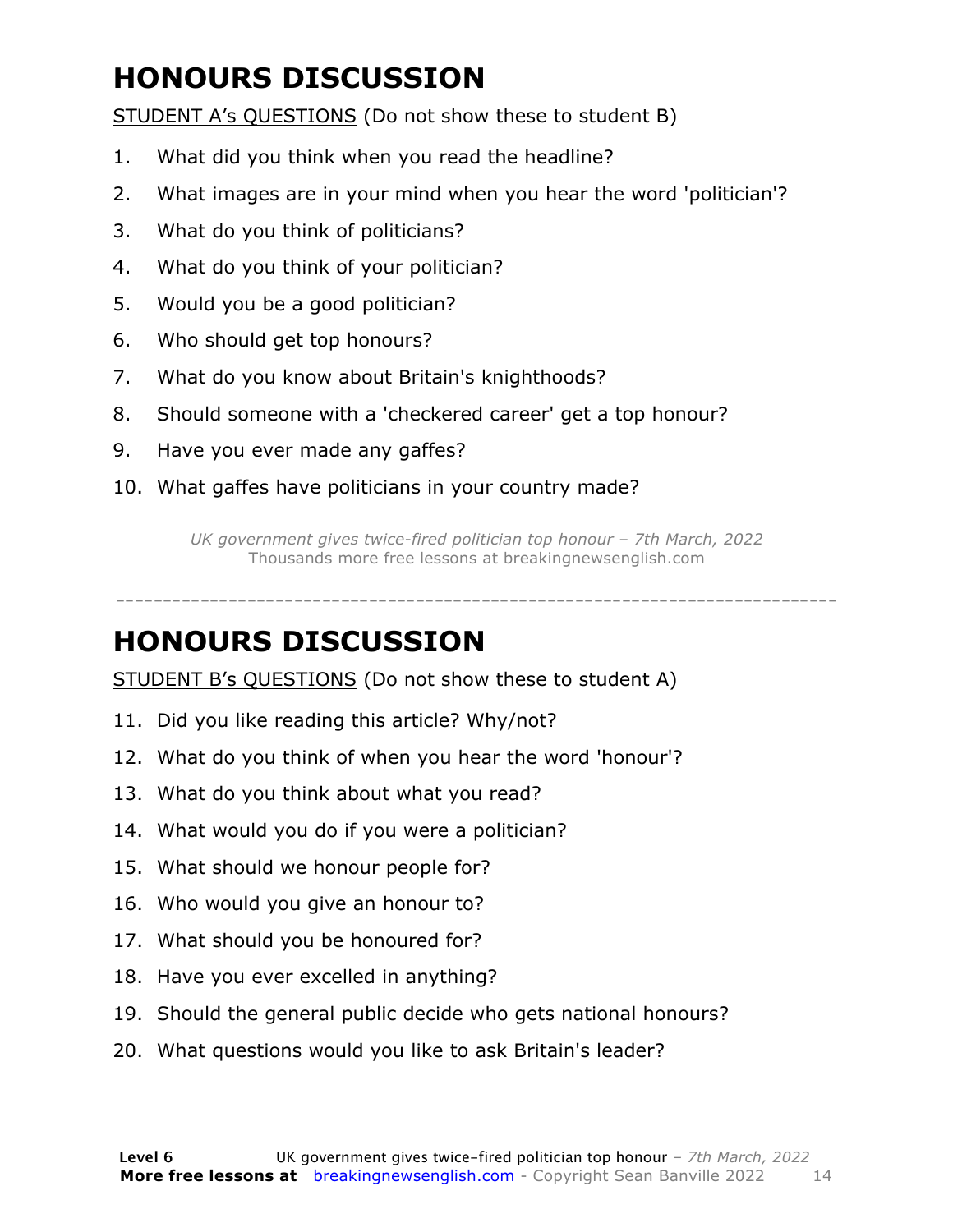### **DISCUSSION (Write your own questions)**

STUDENT A's QUESTIONS (Do not show these to student B)

| 1. |                                          |
|----|------------------------------------------|
|    |                                          |
| 2. |                                          |
|    |                                          |
| 3. |                                          |
|    |                                          |
| 4. |                                          |
|    |                                          |
|    |                                          |
| 5. |                                          |
| 6. |                                          |
|    |                                          |
|    | Copyright © breakingnewsenglish.com 2022 |

### **DISCUSSION (Write your own questions)**

STUDENT B's QUESTIONS (Do not show these to student A)

| 1. |                                                                                                                                                                                                                                      |  |
|----|--------------------------------------------------------------------------------------------------------------------------------------------------------------------------------------------------------------------------------------|--|
| 2. |                                                                                                                                                                                                                                      |  |
|    | <u> 1980 - Andrea Andrew Maria (h. 1980).</u>                                                                                                                                                                                        |  |
| 3. |                                                                                                                                                                                                                                      |  |
|    |                                                                                                                                                                                                                                      |  |
| 4. | <u> 1980 - Johann Stein, fransk politik (</u>                                                                                                                                                                                        |  |
| 5. | <u> 1980 - Johann Stoff, deutscher Stoffen und der Stoffen und der Stoffen und der Stoffen und der Stoffen und der Stoffen und der Stoffen und der Stoffen und der Stoffen und der Stoffen und der Stoffen und der Stoffen und d</u> |  |
|    |                                                                                                                                                                                                                                      |  |
| 6. | <u> 1989 - Andrea Albert III, politik a postal de la provincia de la provincia de la provincia de la provincia d</u>                                                                                                                 |  |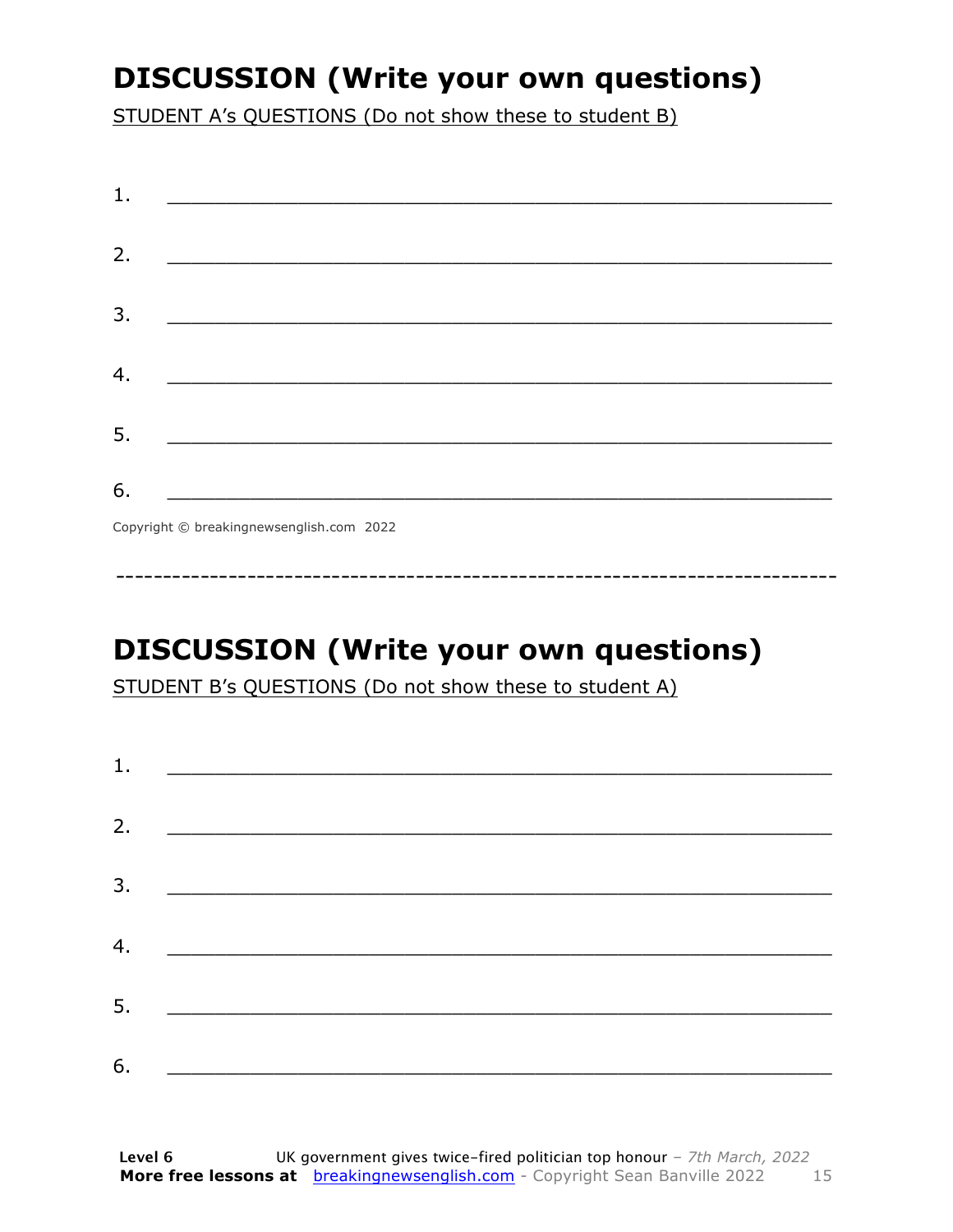### **LANGUAGE - CLOZE**

From https://breakingnewsenglish.com/2203/220307-uk-knighthood.html

The U.K. government has  $(1)$  one of its highest honours to a former minister who was fired twice by (2) \_\_\_\_\_ Prime Ministers. Gavin Williamson, 45, will receive a knighthood for services to public life. He will become "Sir" Gavin Williamson. The award has (3) \_\_\_\_\_ many politicians in Britain due to Mr Willamsons' somewhat checkered career. He was fired as Defence Secretary by (4) \_\_\_\_ Prime Minister Theresa May in 2019 over a national security leak over discussions about the UK's national security and Chinese telecoms company Huawei. Ms May said she had, "(5) \_\_\_\_ confidence in his ability to serve". Current PM Boris Johnson fired him from being Education Secretary in September 2021 following a series (6) \_\_\_\_ gaffes.

Knighthoods are awarded to Britons who have excelled  $(7)$  \_\_\_\_ their field or in areas of public life. Recipients have usually spent decades (8) and incredible leaders or winners. Williamson only became a politician in 2010. Other politicians have said he is undeserving (9) \_\_\_\_\_ the honour. One said the only award he should get was "worst Education Secretary in history". Another said his record in government was "disgraceful". She said: "Williamson (10) \_\_\_\_ children to go hungry, created two years of complete (11) \_\_\_\_ over exams, and failed to get laptops out to kids struggling to learn during lockdowns." Some newspapers said the award is in return for Williamson keeping quiet about (12) \_\_\_\_ surrounding Boris Johnson.

#### **Put the correct words from the table below in the above article.**

| 1.  | (a) | warder     | (b) | forwarded     | (c) | rewarded   | (d) | awarded    |
|-----|-----|------------|-----|---------------|-----|------------|-----|------------|
| 2.  | (a) | victory    | (b) | consecutively | (c) | in a row   | (d) | successive |
| 3.  | (a) | angers     | (b) | angered       | (c) | anger      | (d) | angry      |
| 4.  | (a) | what       | (b) | that          | (c) | then       | (d) | thus       |
| 5.  | (a) | lost       | (b) | given         | (c) | mislaid    | (d) | misplaced  |
| 6.  | (a) | of         | (b) | on            | (c) | at         | (d) | by         |
| 7.  | (a) | under      | (b) | over          | (c) | by         | (d) | in         |
| 8.  | (a) | as         | (b) | was           | (c) | is         | (d) | has        |
| 9.  | (a) | on         | (b) | of            | (c) | at         | (d) | under      |
| 10. | (a) | right      | (b) | put           | (c) | left       | (d) | awarded    |
| 11. | (a) | chasm      | (b) | chaotic       | (c) | chaos      | (d) | charlatan  |
| 12. | (a) | algorithms | (b) | allegations   | (c) | allegories | (d) | Allegra    |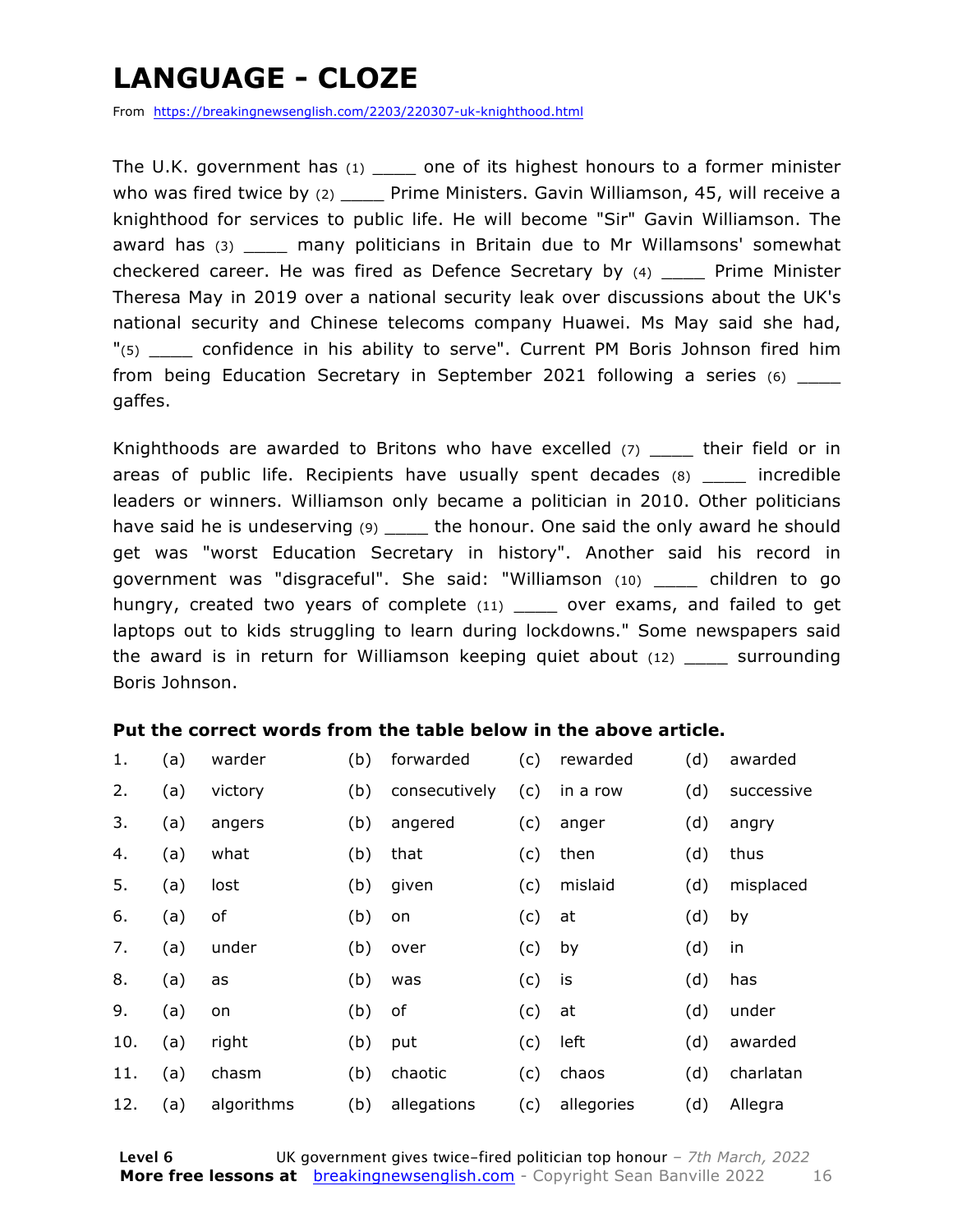### **SPELLING**

From https://breakingnewsenglish.com/2203/220307-uk-knighthood.html

#### **Paragraph 1**

- 1. fired twice by cceuisssve Prime Ministers
- 2. receive a doiontkhhg for services to public life
- 3. The award has dnaeerg many politicians
- 4. due to Mr Willamsons' somewhat ercdkeehc career
- 5. lost cofcdnenie in his ability to serve
- 6. following a series of asffge

#### **Paragraph 2**

- 7. Britons who have cxdleeel in their field
- 8. csetepinir have usually spent decades
- 9. he is nudvnesirge of the honour
- 10. his record in government was dceagiurfls
- 11. complete ochsa
- 12. ilseaanlotg surrounding Boris Johnson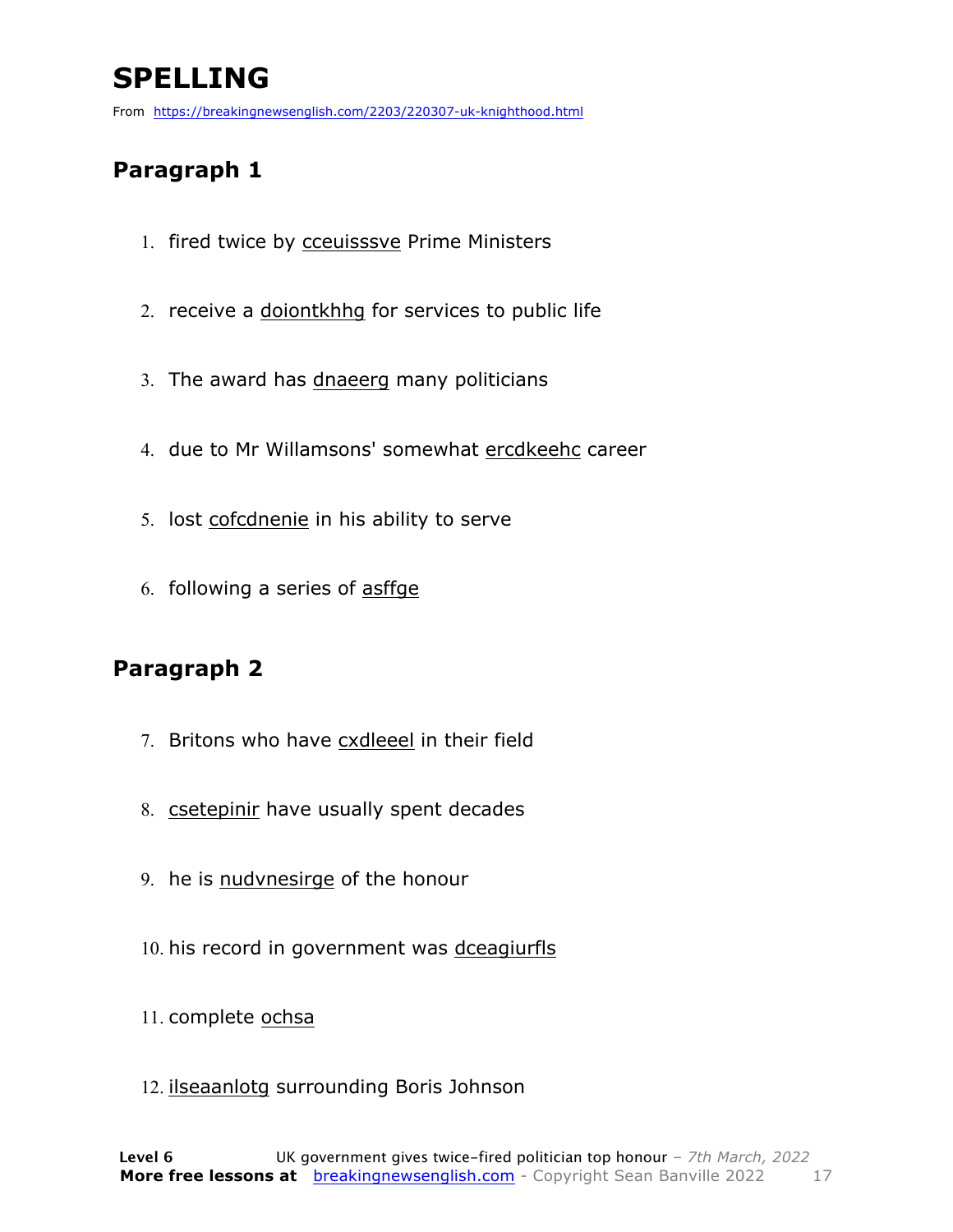### **PUT THE TEXT BACK TOGETHER**

From https://breakingnewsenglish.com/2203/220307-uk-knighthood.html

#### **Number these lines in the correct order.**

- ( ) in 2010. Other politicians have said he is undeserving of the honour. One said the only award he should get was
- () life. Recipients have usually spent decades as incredible leaders or winners. Williamson only became a politician
- ( ) Knighthoods are awarded to Britons who have excelled in their field or in areas of public
- ( ) serve". Current PM Boris Johnson fired him from being Education Secretary in September 2021 following a series of gaffes.
- ( ) "worst Education Secretary in history". Another said his record in government was "disgraceful". She said: "Williamson left
- ( ) get laptops out to kids struggling to learn during lockdowns." Some newspapers said the award is in
- ( ) children to go hungry, created two years of complete chaos over exams, and failed to
- ( ) return for Williamson keeping quiet about allegations surrounding Boris Johnson.
- ( ) then Prime Minister Theresa May in 2019 over a national security leak over discussions about the UK's national
- ( *1* ) The U.K. government has awarded one of its highest honours to a former minister who was fired twice
- ( ) security and Chinese telecoms company Huawei. Ms May said she had, "lost confidence in his ability to
- ( ) by successive Prime Ministers. Gavin Williamson, 45, will receive a knighthood for services to
- ( ) public life. He will become "Sir" Gavin Williamson. The award has angered many politicians in Britain due
- ( ) to Mr Willamsons' somewhat checkered career. He was fired as Defence Secretary by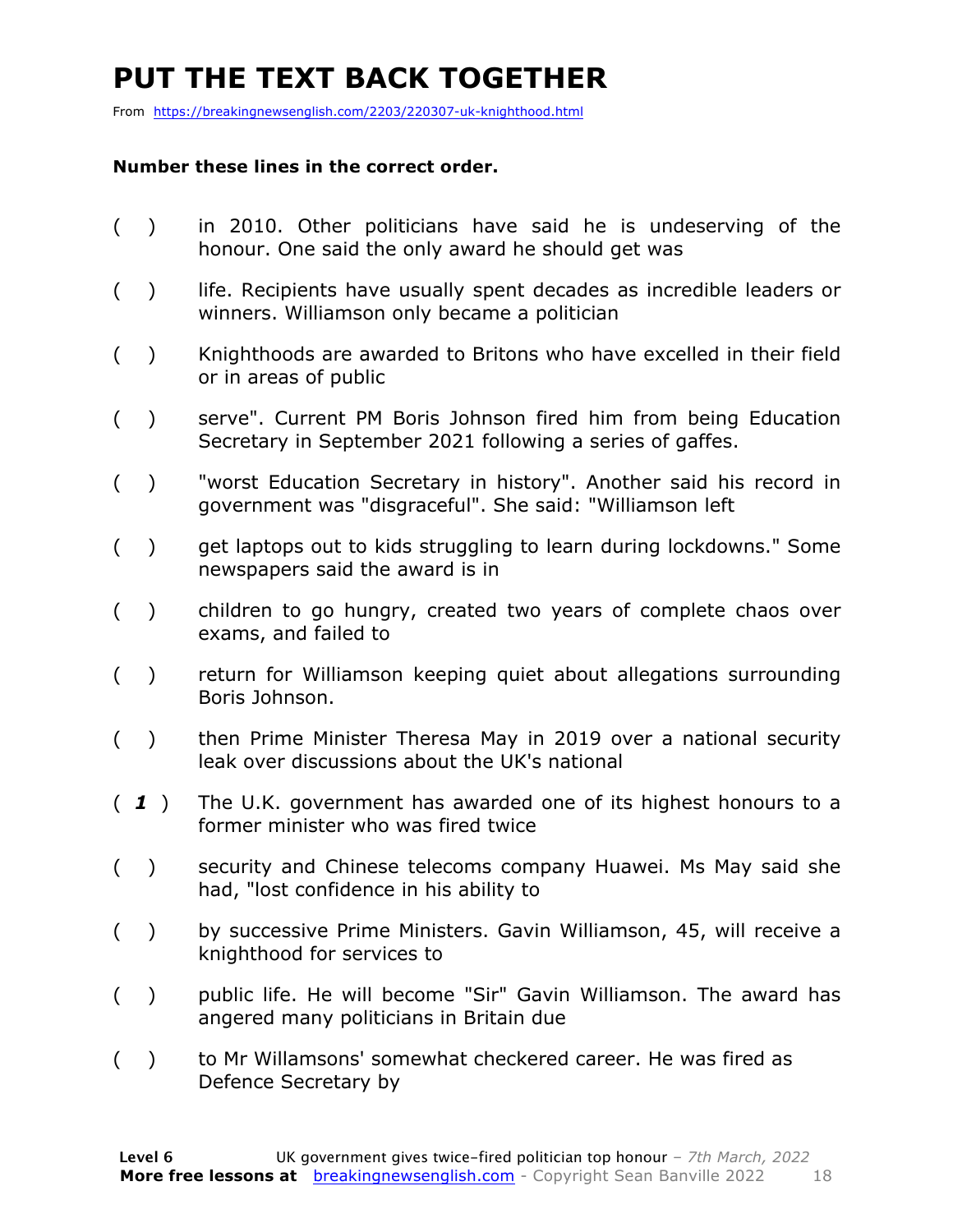#### **PUT THE WORDS IN THE RIGHT ORDER**

From https://breakingnewsenglish.com/2203/220307-uk-knighthood.html

1. one highest honours . awarded The its U.K. of

2. for a knighthood Receive public to services life .

3. award The politicians in many angered has Britain .

4. leak discussions over Britain's security . national about A

5. lost his serve . ability in She to confidence

6. Britons to Awarded their who excelled in field .

7. have as usually decades incredible Recipients spent leaders .

8. of said the is Politicians he undeserving honour .

9. Another was his record in said disgraceful . government

10. during to out struggling Get laptops kids lockdowns .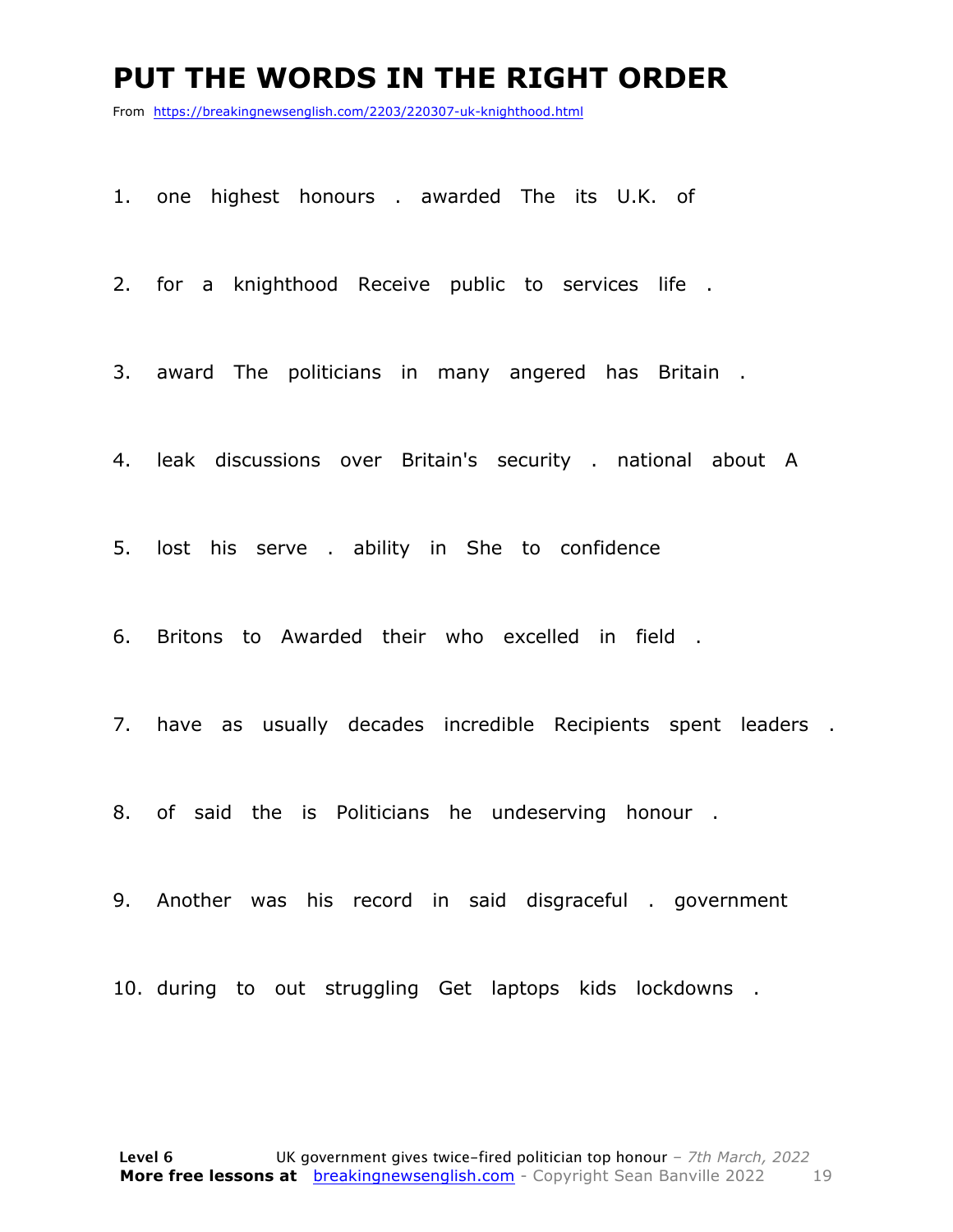### **CIRCLE THE CORRECT WORD (20 PAIRS)**

From https://breakingnewsenglish.com/2203/220307-uk-knighthood.html

The U.K. government has *awarded / rewarded* one of its highest honours to a former minister who was fired twice by *succession / successive* Prime Ministers. Gavin Williamson, 45, will receive a *knighthood / knight* for services to *public / publicly* life. He will become "Sir" Gavin Williamson. The award has *angry / angered* many politicians in Britain due to Mr Willamsons' somewhat *choked / checkered* career. He was fired *was / as* Defence Secretary by then Prime Minister Theresa May in 2019 over a national security *leak / leaky* over discussions about the UK's national security and Chinese telecoms company Huawei. Ms May said she had, "lost confidence *on / in* his ability to serve". Current PM Boris Johnson fired him from being Education Secretary in September 2021 following a *serious / series* of gaffes.

Knighthoods are awarded to Britons who have excelled *in / of* their field or in areas of public life. *Omnipotence / Recipients* have usually spent decades as incredible leaders or *winners / winnings*. Williamson only became a politician in 2010. Other politicians have said he is undeserving *of / to* the honour. One said the only award he should get *was / be* "worst Education Secretary in history". Another said his record *in / to* government was "disgraceful". She said: "Williamson left children to go *hunger / hungry*, created two years of complete *chaos / chaotic* over exams, and failed to get laptops *work / out* to kids struggling to learn during lockdowns." Some newspapers said the award is in return for Williamson keeping quiet about allegations *circumnavigating / surrounding* Boris Johnson.

#### **Talk about the connection between each pair of words in italics, and why the correct word is correct.**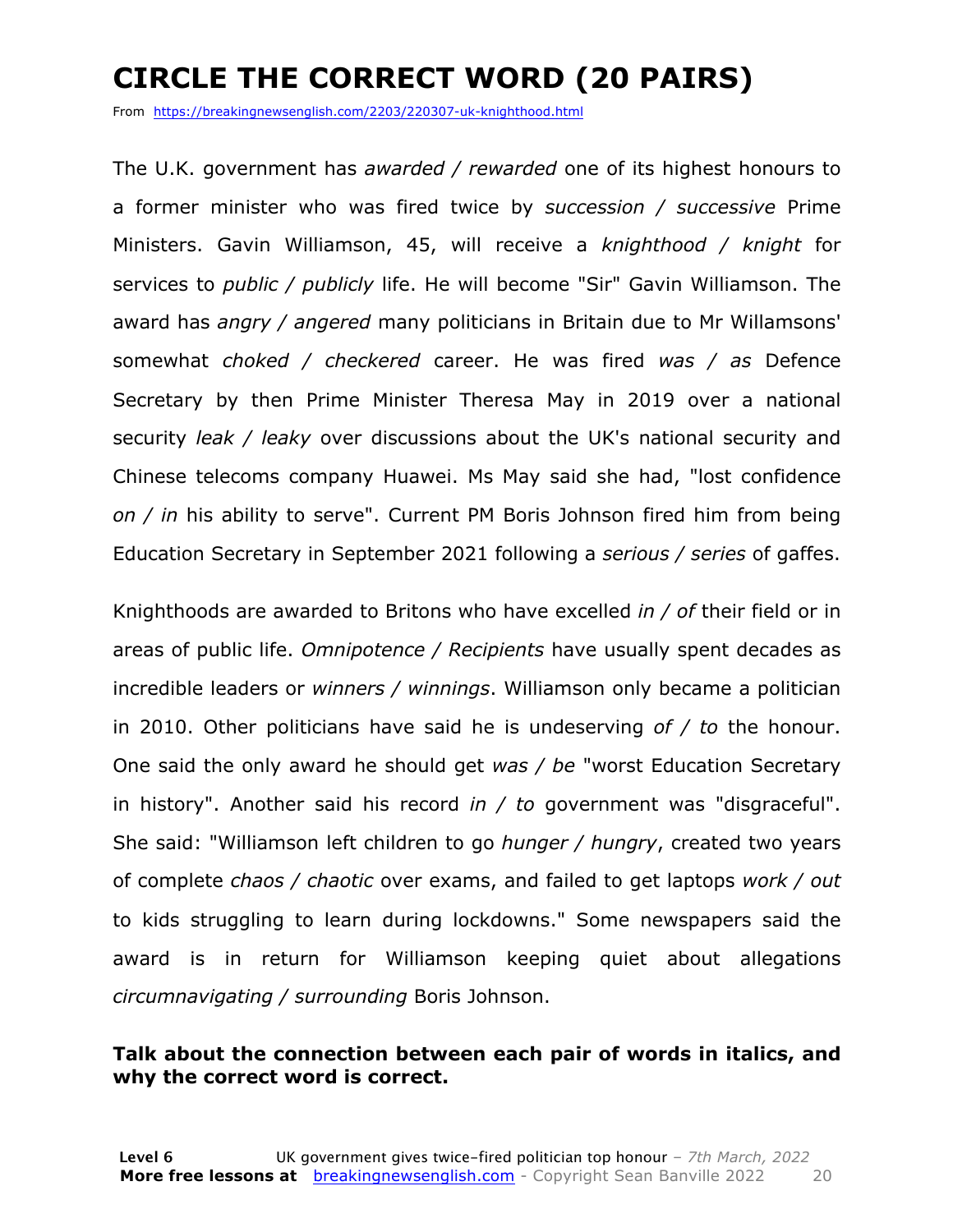### **INSERT THE VOWELS (a, e, i, o, u)**

From https://breakingnewsenglish.com/2203/220307-uk-knighthood.html

 $Th$   $K.$   $g$   $v$  rnm nt  $h$   $s$   $w$   $rd$   $d$   $n$   $f$  is  $h$   $gh$   $st$ h\_n\_\_rs t\_ \_ f\_rm\_r m\_n\_st\_r wh\_ w\_s f\_r\_d tw\_c\_ by s\_cc\_ss\_v\_ Pr\_m\_ M\_n\_ st\_rs. G\_v\_n W\_ll\_\_ms\_n, 45,  $w_l$ ll  $r_c$ <sub>\_\_</sub>v<sub>\_</sub> \_ kn\_ghth<sub>\_\_</sub>d  $f$ \_r s\_rv\_c\_s t\_ p\_bl\_c l\_f\_. H\_ w\_ll b\_c\_m\_ "S\_r" G\_v\_n W\_ll\_\_ms\_n. Th\_ \_w\_rd h\_s \_ng\_r\_d m\_ny p\_l\_t\_c\_\_ns \_n Br\_t\_\_n d\_\_ t\_ Mr W\_ll\_ms\_ns' s\_m\_wh\_t ch\_ck\_r\_d c\_r\_\_r. H\_ w\_s f\_r\_d \_s D\_f\_nc\_ S\_cr\_t\_ry by th\_n Pr\_m\_ M\_n\_st\_r Th\_r\_s\_ M\_y \_n 2019 \_v\_r \_ n\_t\_\_n\_l s\_c\_r\_ty l\_\_k \_v\_r  $d$ <sub>\_</sub>sc\_ss\_\_ns \_b\_\_t th\_ \_K's n\_t\_\_n\_l s\_c\_r\_ty \_nd  $Ch_n_s$  t\_I\_c\_ms c\_mp\_ny H\_\_w\_\_. Ms M\_y s\_\_d sh\_ h\_d, "l\_st c\_nf\_d\_nc\_ \_n h\_s \_b\_l\_ty t\_ s\_rv\_". C\_rr\_nt PM B\_r\_s J\_hns\_n f\_r\_d h\_m fr\_m b\_\_ng \_d\_c\_t\_\_n S\_cr\_t\_ry \_n S\_pt\_mb\_r 2021 f\_ll\_w\_ng \_  $s_r$  s f g ff s.

Kn\_ghth\_\_ds \_r\_ \_w\_rd\_d t\_ Br\_t\_ns wh\_ h\_v\_ \_xc\_ll\_d  $\_n$  th $\_r$  f $\_ld$   $\_r$   $\_n$   $\_r\_s$   $\_f$   $p\_bl\_c$   $l\_f\_$ . R $\_c\_p\_nts$ h\_v\_ \_s\_\_lly sp\_nt d\_c\_d\_s \_s \_ncr\_d\_bl\_ l\_\_d\_rs \_r  $w_n$ nn\_rs.  $W_l$ ll\_\_ms\_n \_nly b\_c\_m\_ \_ p\_l\_t\_c\_\_n \_n  $2010.$  \_th\_r  $p_l_t_c$ \_ns  $h_v$  s\_d  $h$  s \_s \_n-d\_s\_rv\_ng \_f th\_ h\_n\_\_r. \_n\_ s\_\_d th\_ \_ nly \_w\_rd h\_ sh\_\_ld g\_t w\_s "w\_rst \_d\_c\_t\_\_n S\_cr\_t\_ry \_n h\_st\_ry". \_n\_th\_r s\_\_d h\_s r\_c\_rd \_n g\_v\_rnm\_nt w\_s "d\_sgr\_c\_f\_l". Sh\_ s\_\_d: "W\_ll\_\_ms\_n l\_ft ch\_ldr\_n t\_ g\_ h\_ngry, cr\_\_t\_d tw\_ y\_\_rs \_f c\_mpl\_t\_ ch\_\_s \_v\_r \_x\_ms, \_nd f\_\_l\_d t\_ g\_t l\_pt\_ps \_\_t t\_ k\_ds str\_ggl\_ng t\_ l\_\_rn d\_r\_ng l\_ckd\_wns." S\_m\_ n\_wsp\_p\_rs s\_\_d th\_ \_w\_rd \_s \_n  $r_t$ rn f\_r W\_II\_\_ms\_n k\_\_p\_ng q\_\_\_t \_b\_\_t \_II\_g\_t\_\_ns s\_rr\_\_nd\_ng B\_r\_s J\_hns\_n.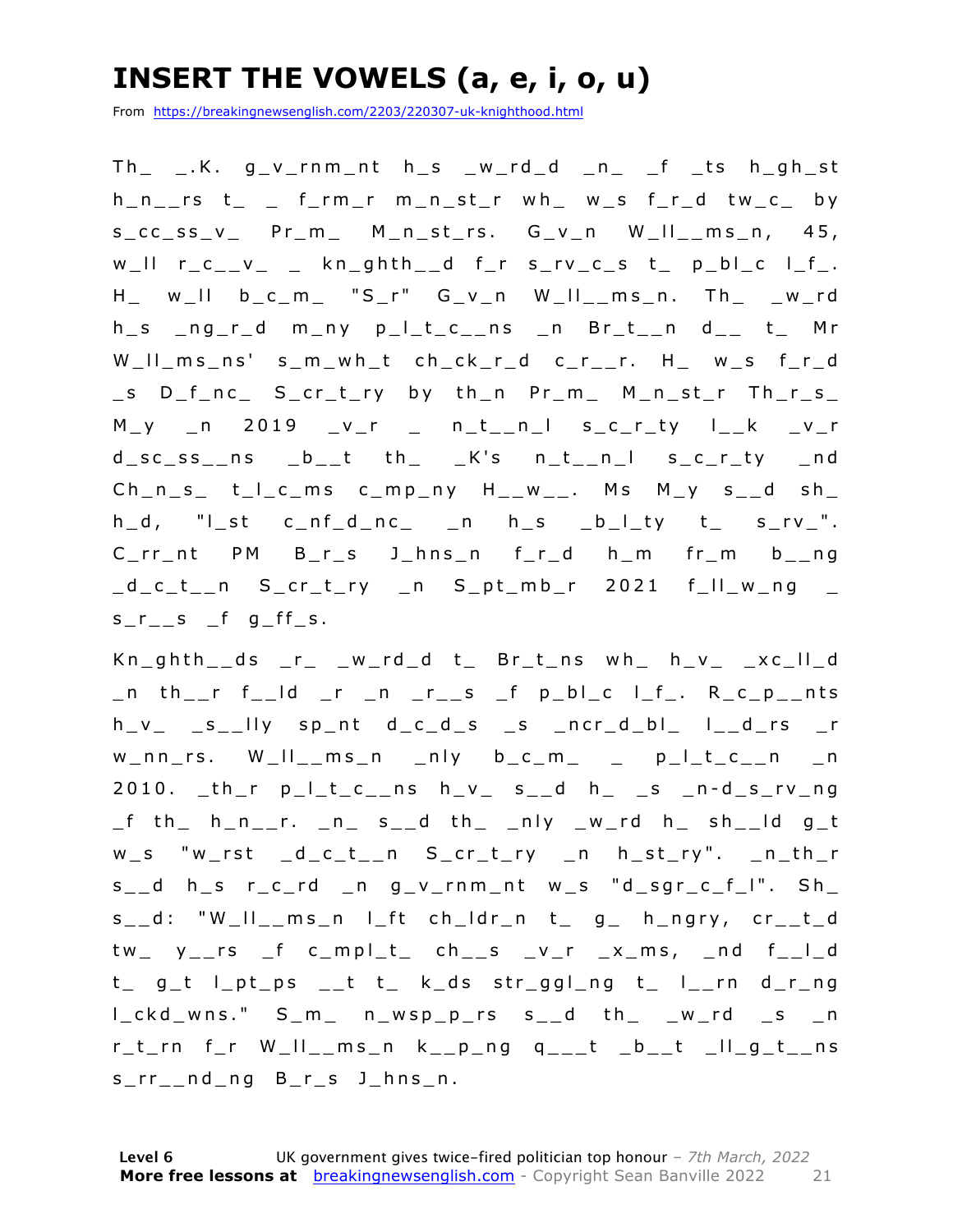#### **PUNCTUATE THE TEXT AND ADD CAPITALS**

From https://breakingnewsenglish.com/2203/220307-uk-knighthood.html

the uk government has awarded one of its highest honours to a former minister who was fired twice by successive prime ministers gavin williamson 45 will receive a knighthood for services to public life he will become sir gavin williamson the award has angered many politicians in britain due to mr willamsons somewhat checkered career he was fired as defence secretary by then prime minister theresa may in 2019 over a national security leak over discussions about the uks national security and chinese telecoms company huawei ms may said she had lost confidence in his ability to serve current pm boris johnson fired him from being education secretary in september 2021 following a series of gaffes

knighthoods are awarded to britons who have excelled in their field or in areas of public life recipients have usually spent decades as incredible leaders or winners williamson only became a politician in 2010 other politicians have said he is undeserving of the honour one said the only award he should get was worst education secretary in history another said his record in government was disgraceful she said williamson left children to go hungry created two years of complete chaos over exams and failed to get laptops out to kids struggling to learn during lockdowns some newspapers said the award is in return for williamson keeping quiet about allegations surrounding boris johnson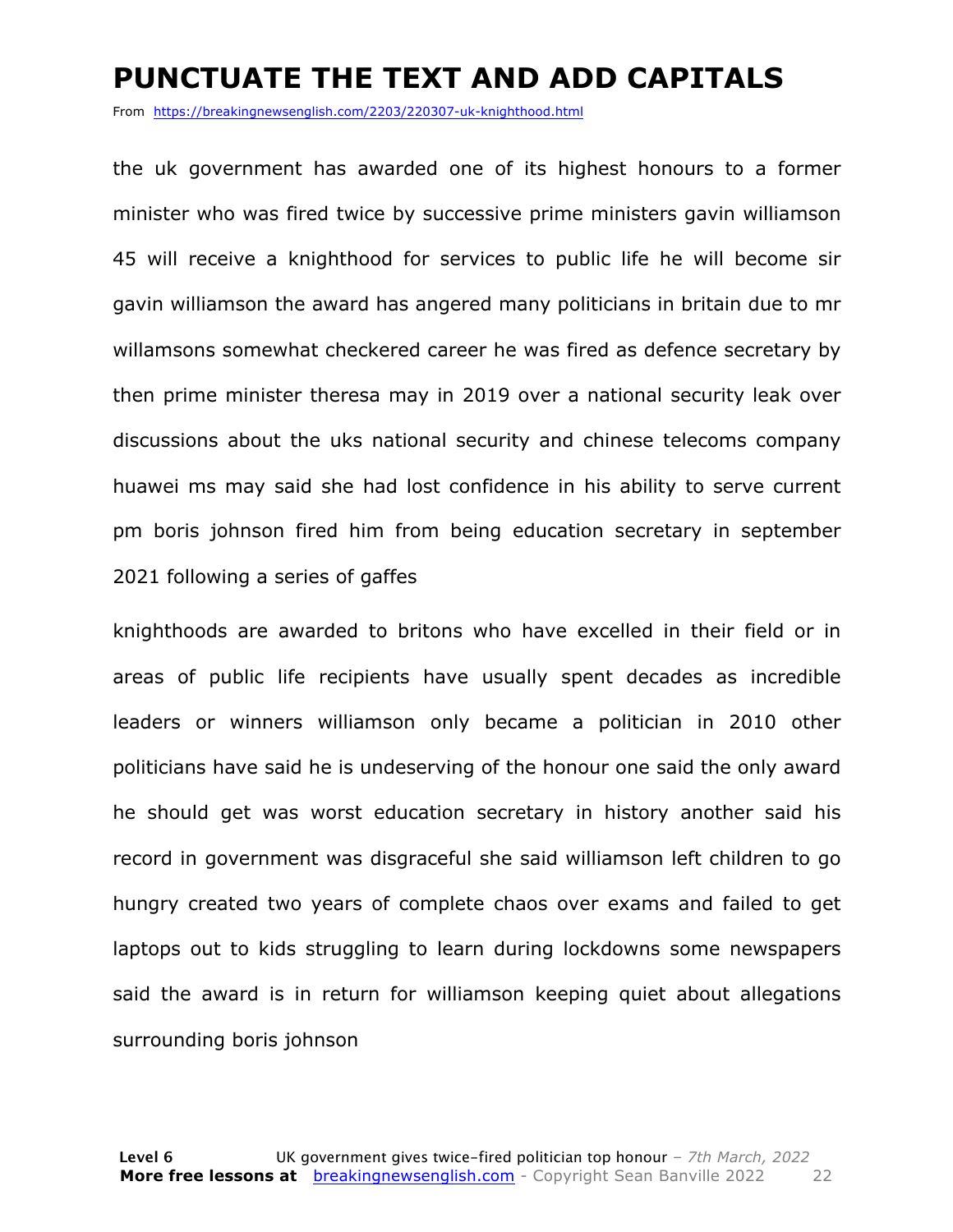## **PUT A SLASH ( / ) WHERE THE SPACES ARE**

From https://breakingnewsenglish.com/2203/220307-uk-knighthood.html

TheU.K.governmenthasawardedoneofitshighesthonourstoaformer ministerwhowasfiredtwicebysuccessivePrimeMinisters.GavinWillia mson,45,willreceiveaknighthoodforservicestopubliclife.Hewillbeco me"Sir"GavinWilliamson.TheawardhasangeredmanypoliticiansinBri tainduetoMrWillamsons'somewhatcheckeredcareer.HewasfiredasD efenceSecretarybythenPrimeMinisterTheresaMayin2019overanatio nalsecurityleakoverdiscussionsabouttheUK'snationalsecurityandCh inesetelecomscompanyHuawei.MsMaysaidshehad,"lostconfidencei nhisabilitytoserve".CurrentPMBorisJohnsonfiredhimfrombeingEduc ationSecretaryinSeptember2021followingaseriesofgaffes.Knightho odsareawardedtoBritonswhohaveexcelledintheirfieldorinareasofpu bliclife.Recipientshaveusuallyspentdecadesasincredibleleadersorwi nners.Williamsononlybecameapoliticianin2010.Otherpoliticianshav esaidheisundeservingofthehonour.Onesaidtheonlyawardheshoul dgetwas"worstEducationSecretaryinhistory".Anothersaidhisrecordi ngovernmentwas"disgraceful".Shesaid:"Williamsonleftchildrentog ohungry,createdtwoyearsofcompletechaosoverexams,andfailedtog etlaptopsouttokidsstrugglingtolearnduringlockdowns."Somenewsp aperssaidtheawardisinreturnforWilliamsonkeepingquietaboutallega tionssurroundingBorisJohnson.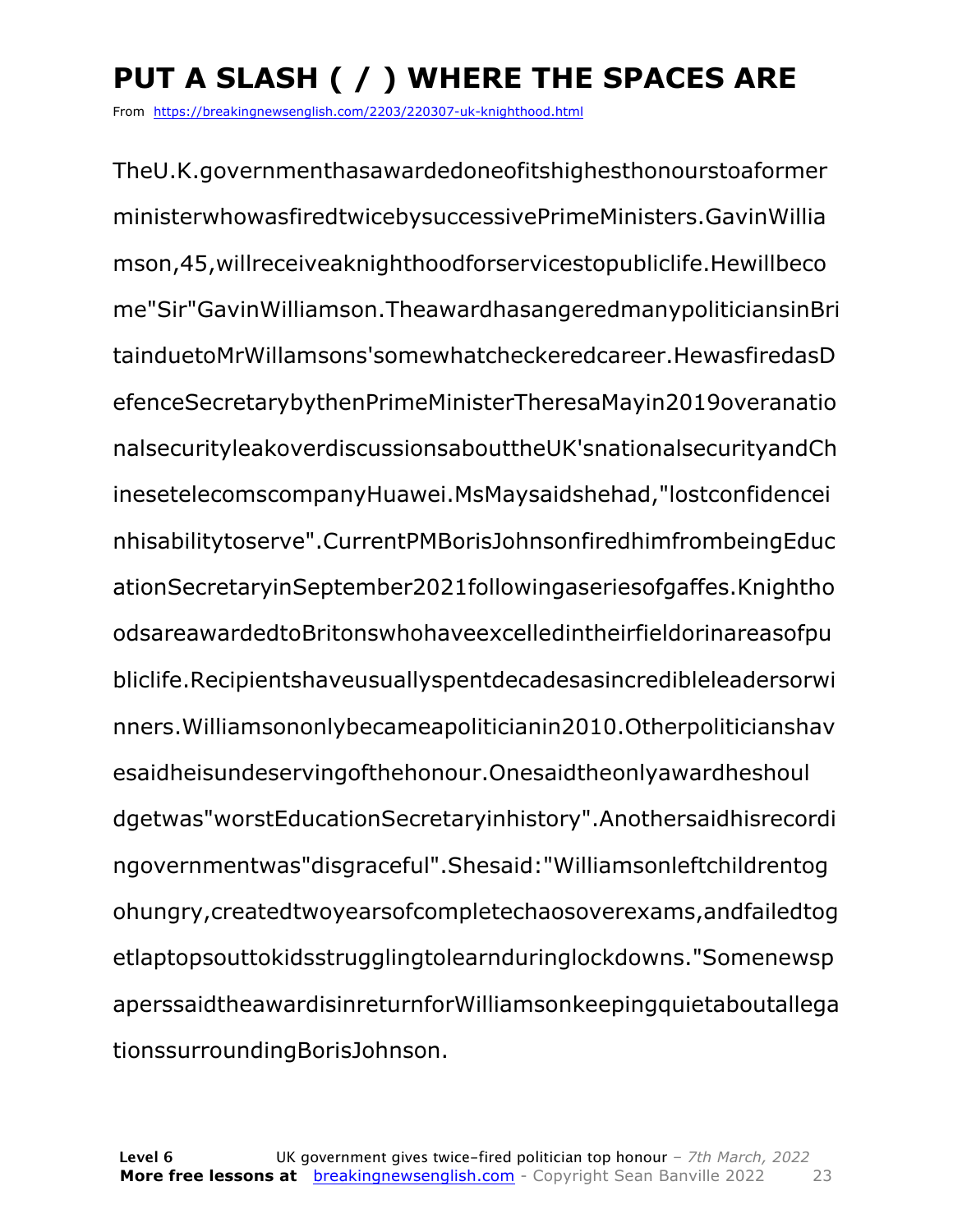### **FREE WRITING**

From https://breakingnewsenglish.com/2203/220307-uk-knighthood.html

Write about **honours** for 10 minutes. Comment on your partner's paper.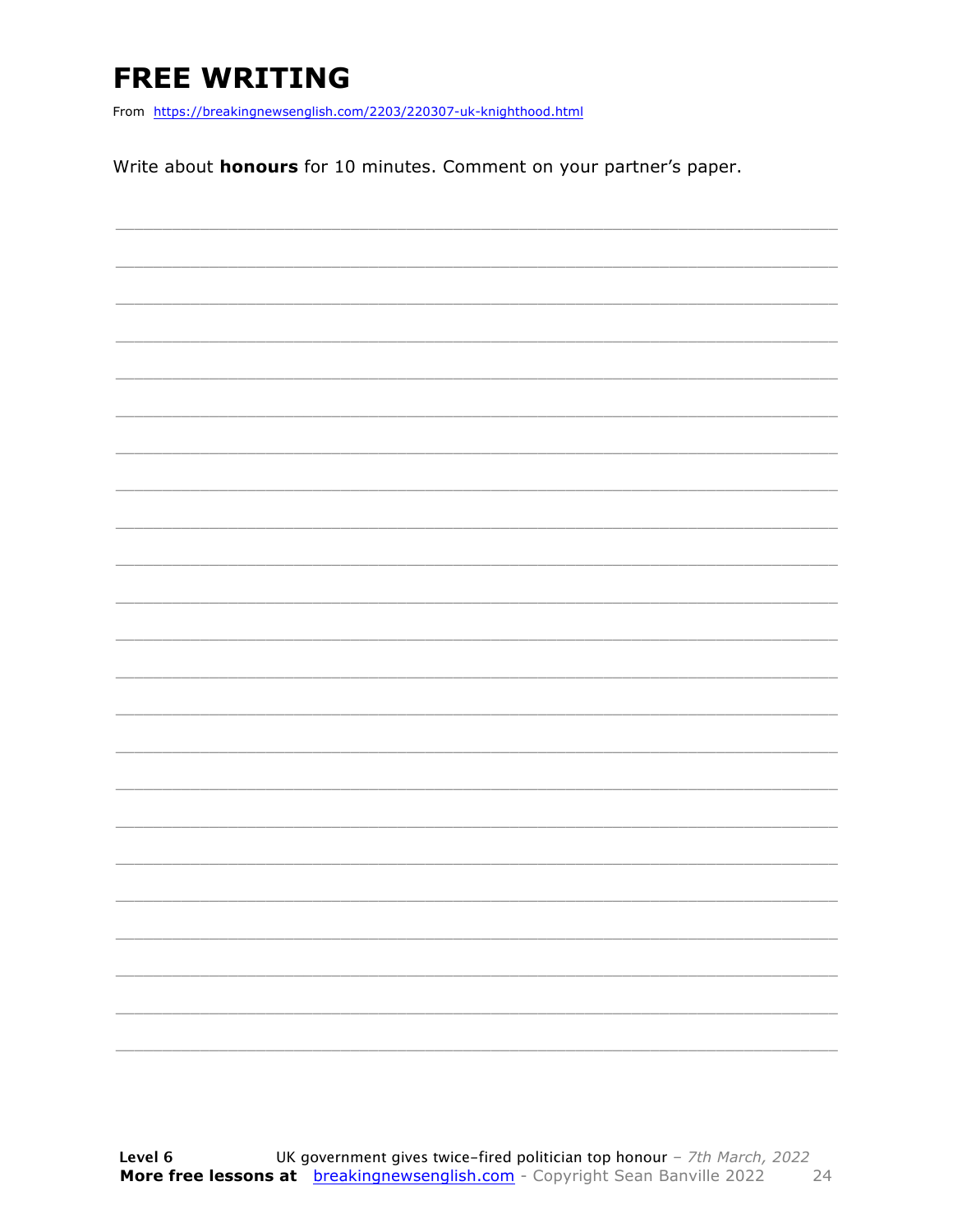### **ACADEMIC WRITING**

From https://breakingnewsenglish.com/2203/220307-uk-knighthood.html

Honours should only decided on by the public, not by governments. Discuss.

|  | $\overline{\phantom{0}}$ |
|--|--------------------------|
|  |                          |
|  | -                        |
|  |                          |
|  |                          |
|  |                          |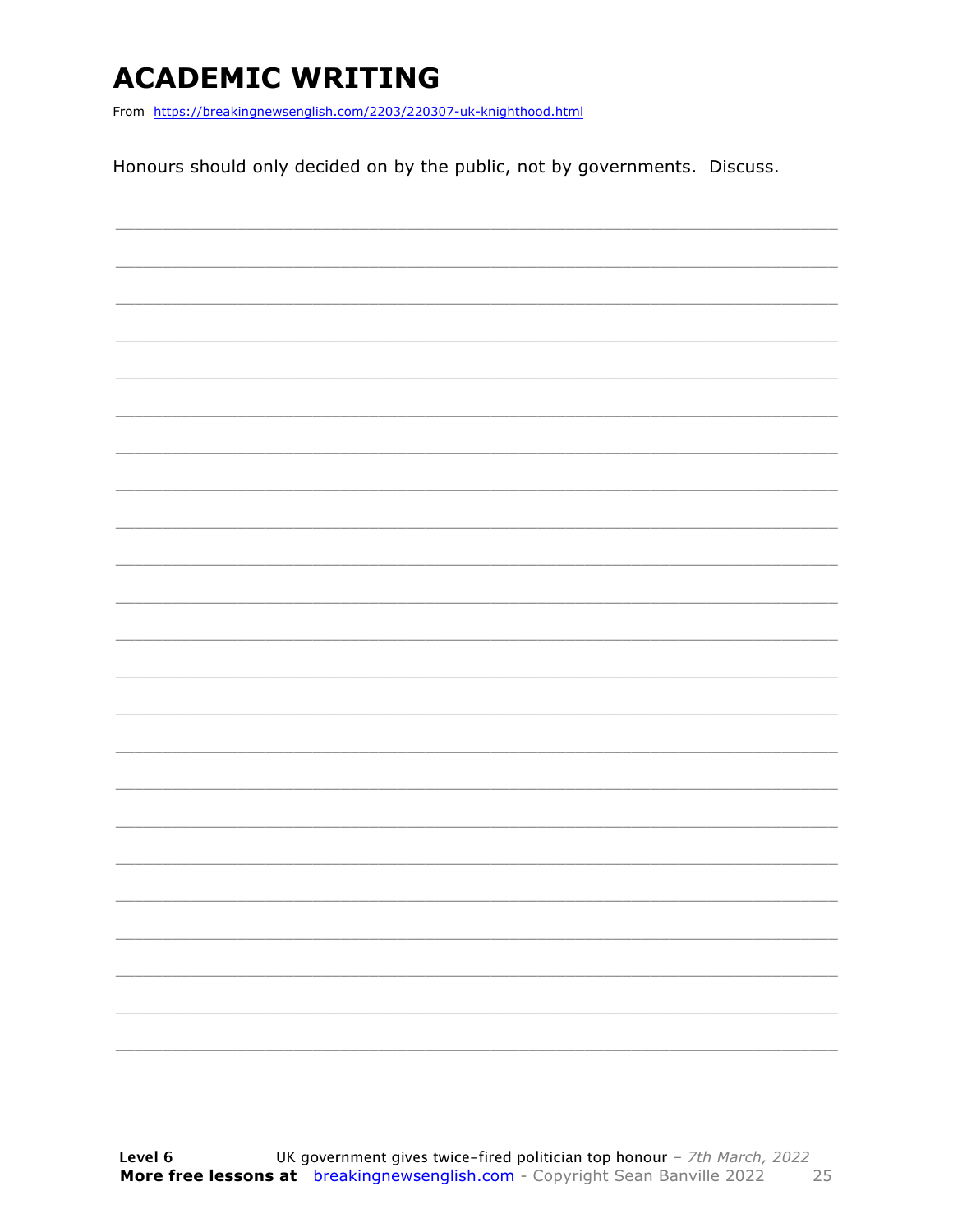#### **HOMEWORK**

**1. VOCABULARY EXTENSION:** Choose several of the words from the text. Use a dictionary or Google's search field (or another search engine) to build up more associations / collocations of each word.

**2. INTERNET:** Search the Internet and find out more about this news story. Share what you discover with your partner(s) in the next lesson.

**3. HONOURS:** Make a poster about honours. Show your work to your classmates in the next lesson. Did you all have similar things?

**4. MERIT:** Write a magazine article about members of the general public deciding who in a country gets top honours. Include imaginary interviews with people who are for and against this.

Read what you wrote to your classmates in the next lesson. Write down any new words and expressions you hear from your partner(s).

**5. WHAT HAPPENED NEXT?** Write a newspaper article about the next stage in this news story. Read what you wrote to your classmates in the next lesson. Give each other feedback on your articles.

**6. LETTER:** Write a letter to an expert on honours. Ask him/her three questions about them. Tell him/her about three people you would like to honour. Read your letter to your partner(s) in your next lesson. Your partner(s) will answer your questions.